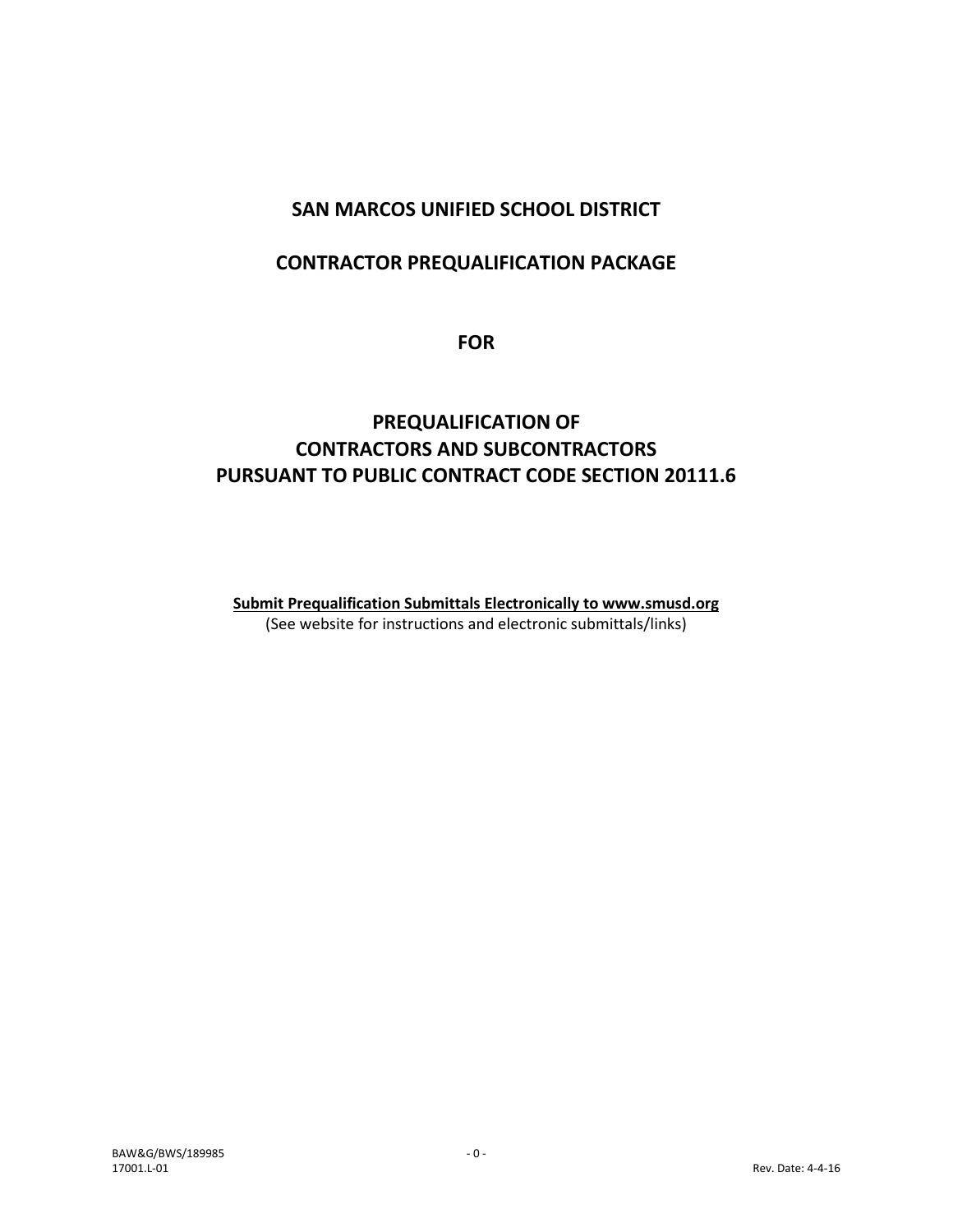#### **CONTRACTOR PREQUALIFICATION PACKAGE FOR PREQUALIFICATION OF CONTRACTORS AND SUBCONTRACTORS PURSUANT TO PUBLIC CONTRACT CODE SECTION 20111.6**

| Part | <b>Prequalification Package - Contents</b> | Page |
|------|--------------------------------------------|------|
| 1.   |                                            |      |
| 2.   |                                            |      |
| 3.   |                                            |      |
| 4.   |                                            |      |
| 5.   |                                            |      |
| 6.   |                                            |      |
| 7.   |                                            |      |
| 8.   |                                            |      |
| 9.   |                                            |      |
| 10.  |                                            |      |
| 11.  |                                            |      |
| 12.  |                                            |      |
| 13.  |                                            |      |
| 14.  |                                            |      |
| 15.  |                                            |      |
|      | Attachment:                                |      |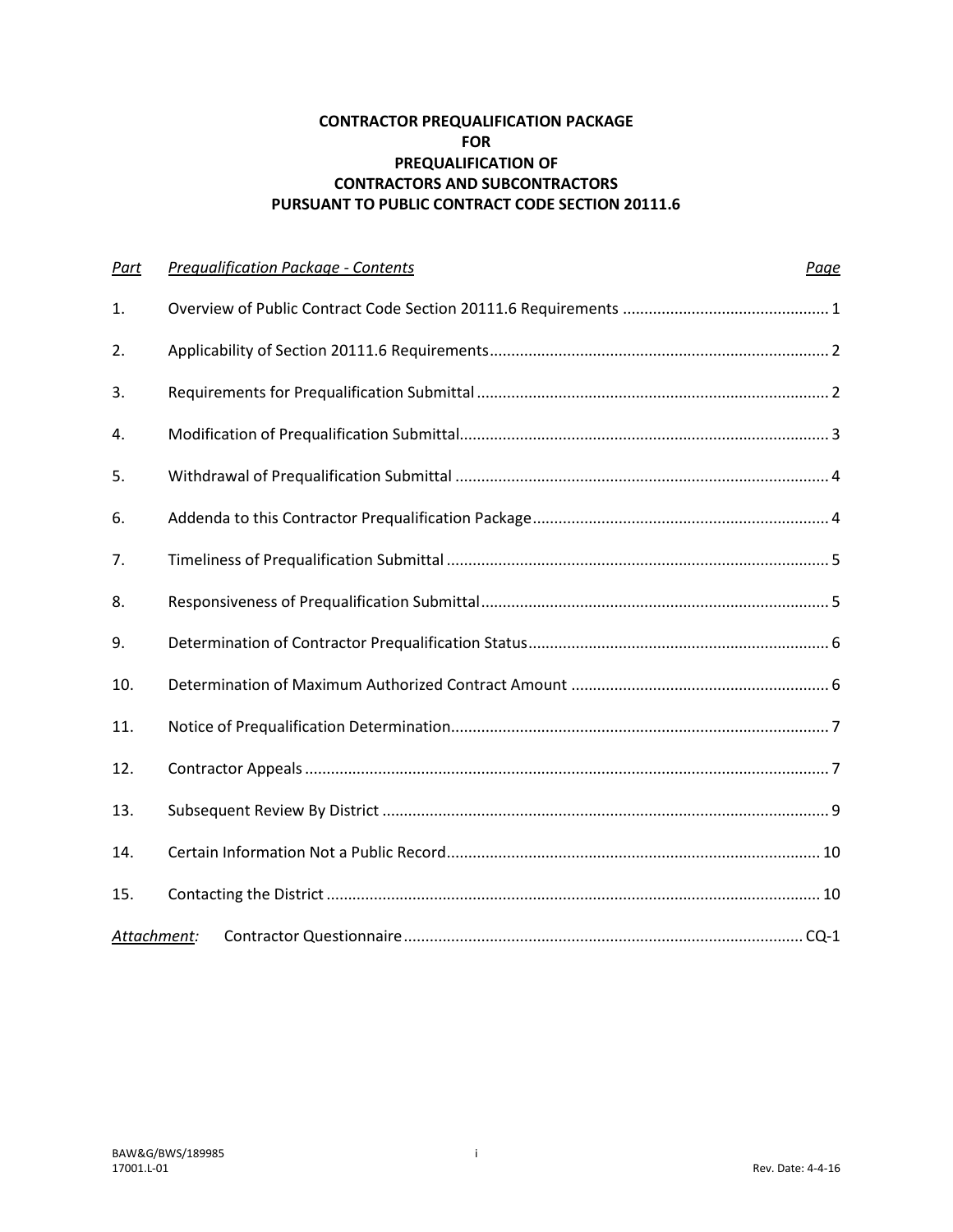#### **PREQUALIFICATION OF CONTRACTORS AND SUBCONTRACTORS PURSUANT TO PUBLIC CONTRACT CODE SECTION 20111.6**

#### **PART 1: OVERVIEW OF PUBLIC CONTRACT CODE SECTION 20111.6 REQUIREMENTS**

Assembly Bill 1565, approved in 2012, added Section 20111.6 to the Public Contract Code ("Section 20111.6"). Section 20111.6 made it mandatory, on and after January 1, 2014, for school districts having an average daily attendance of 2,500 or more to prequalify certain "prospective bidders" for certain of that school district's public projects. Section 20111.6 applies to public projects that: (i) are projected to cost \$1 million or more; and (ii) are funded, in whole or in part, using funds provided through either the Leroy F. Greene School Facilities Act of 1998 ("SFP Funds") or any future bonds issued by the State of California.

Assembly Bill 1581, approved in 2014, in part amended Section 20111.6 and Education Code Section 17406 ("Section 17406"), and such amendments are applicable to contracts entered into on and after January 1, 2015. Subdivision (c) of Section 20111.6 now provides that "*The board of the district shall adopt and apply a uniform system of rating bidders on the basis of the completed questionnaires and financial statements. This system shall also apply to a person, firm, or corporation that constructs a building described in Section 17406 or 17407 of the Education Code.*"

Assembly Bill 566, effective January 1, 2016, requires that requires all lease-leaseback projects with a projected expenditure of \$1,000,000 or more must comply with the mandatory prequalification requirements as provided in Public Contract Code section 20111.6, regardless of the funding source.

As provided in Section 20111.6, bidders that must be prequalified include prime contractors with a general contracting (i.e. Class A or B) license and, whether used as a prime contractor or a subcontractor, any mechanical, electrical and plumbing ("MEP") contractors having a contractors' license in any of the following specialty classifications:

C-4 (boiler, hot water, and steam fitting); C-7 (low-voltage systems); C-10 (electrical); C-16 (fire protection); C-20 (HVAC); C-34 (pipeline); C-36 (plumbing); C-38 (refrigeration); C-42 (sanitation systems); C-43 (sheet metal); and C-46 (solar).

The Governing Board of the District has adopted this Contractor Prequalification Package for purposes of implementing the Section 20111.6 prequalification requirements for the public projects undertaken by the District (each a "District Project"). The Governing Board has authorized the District, in its discretion, to also use the prequalification process set forth herein for prequalification pursuant to Public Contract Code Section 20111.5 ("Section 20111.5"). In such event, references herein to Section 20111.6 shall, as applicable and/or necessary, be interpreted as references to Section 20111.5.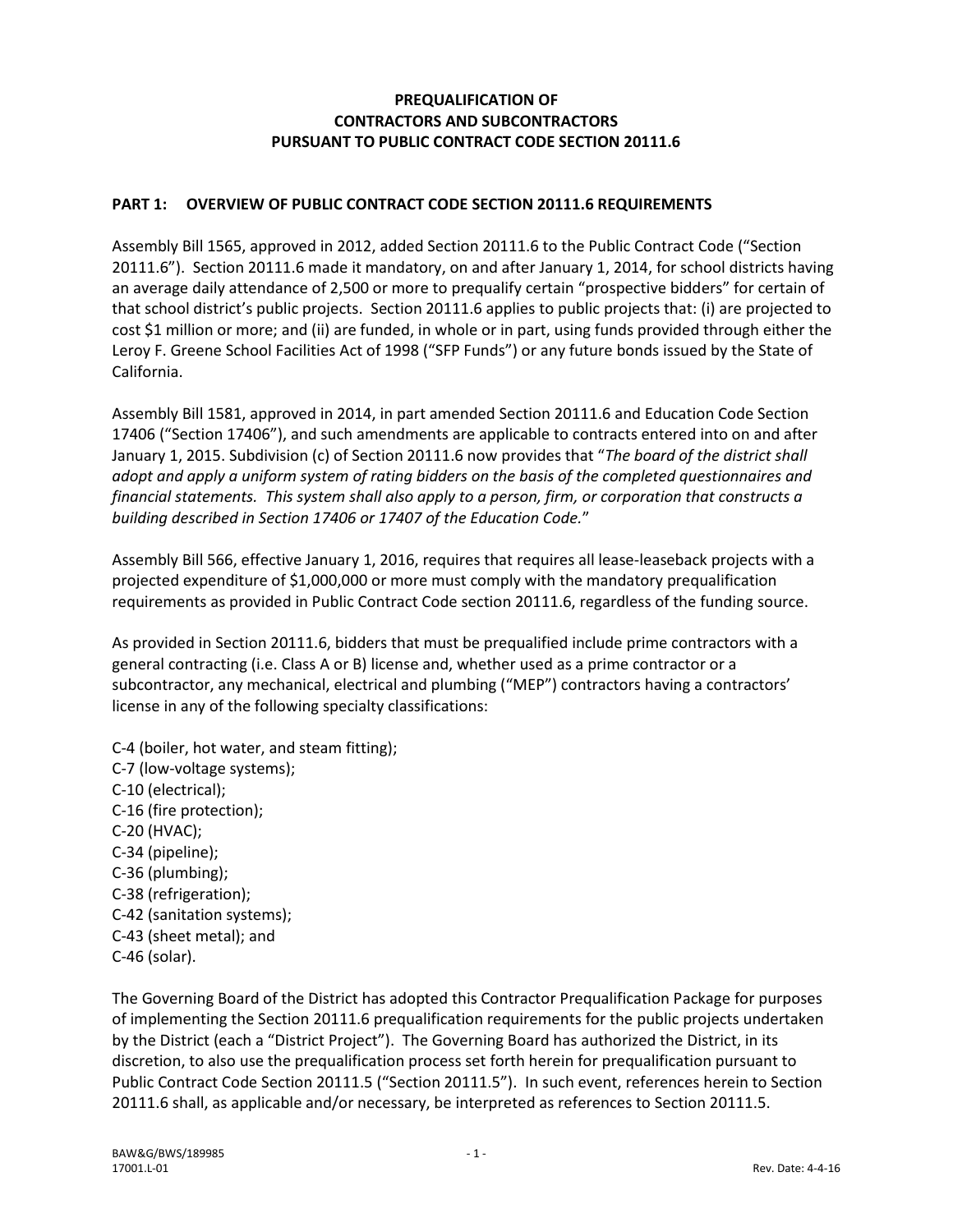#### **PART 2: APPLICABILITY OF SECTION 20111.6 REQUIREMENTS**

#### **IF A CONTRACTOR IS SUBJECT TO PREQUALIFICATION PURSUANT TO SECTION 20111.6, AND SUCH CONTRACTOR HAS NOT BEEN PREQUALIFIED IN ACCORDANCE WITH THE REQUIREMENTS HEREIN, THE DISTRICT WILL NOT ENTER INTO ANY CONTRACT WITH THAT CONTRACTOR FOR A DISTRICT PROJECT OR, OTHERWISE, PERMIT THAT CONTRACTOR TO PERFORM ANY WORK ON A DISTRICT PROJECT.**

Note that prequalification in accordance with this Contractor Prequalification Package is not in lieu of and does not supersede any express prerequisites set forth in the contract documents applicable to contractors performing work on any of the District Projects, including, without limitation, any required certification or license in connection with any specified material or product, type of material or product, or process.

Each prime contractor shall be responsible for determining what portions of work on a particular District Project will be performed by MEP subcontractors subject to the Section 20111.6 prequalification requirements and for ensuring that all such subcontractors as it intends to list or otherwise use in connection with a District Project are prequalified in accordance with this Contractor Prequalification Package.

To the extent any two or more contractors, acting as a Joint Venture, intend to jointly submit a bid or enter into a contract for performance of work on a District Project, each such contractor must be separately prequalified pursuant to the requirements of this Contractor Prequalification Package.

#### **PART 3: REQUIREMENTS FOR PREQUALIFICATION SUBMITTAL**

The District will exclusively utilize a web-based process to accept, process, and approve or reject submittals by contractors for prequalification (each a "Prequalification Submittal"). This process may be changed from time to time according to the needs of the District. The current process will be posted on the District's website at www.smusd.org. In the District's sole discretion, a Prequalification Submittal may be accepted in a format other than through the web-based filing system. Typically, such an exception will only be made in response to a showing by a contractor of undue or extreme hardship with respect to the web-based filing requirements.

The District has previously approved form questionnaires for prequalification of contractors on low bid projects and for lease-leaseback projects. The questionnaire attached as Attachment "CQ" hereto ("Questionnaire") supersedes such prior questionnaires, and has been adopted by the District for use with its current web-based process implemented by a third-party vendor. The District may revise its Questionnaire, processes, and procedures from time to time, and shall make the current forms and procedures available on or through links on its website.

Each contractor that desires to prequalify must submit to the District a Prequalification Submittal that includes: (i) the Questionnaire as specified on the District's website, fully completed and executed by a duly-authorized officer or other representative of the contractor; and (ii) all supporting documentation as specified in the Questionnaire. If a contractor submits a modified or alternate form of questionnaire other than the Questionnaire as specified on the District's website, the District will reject that contractor's Prequalification Submittal.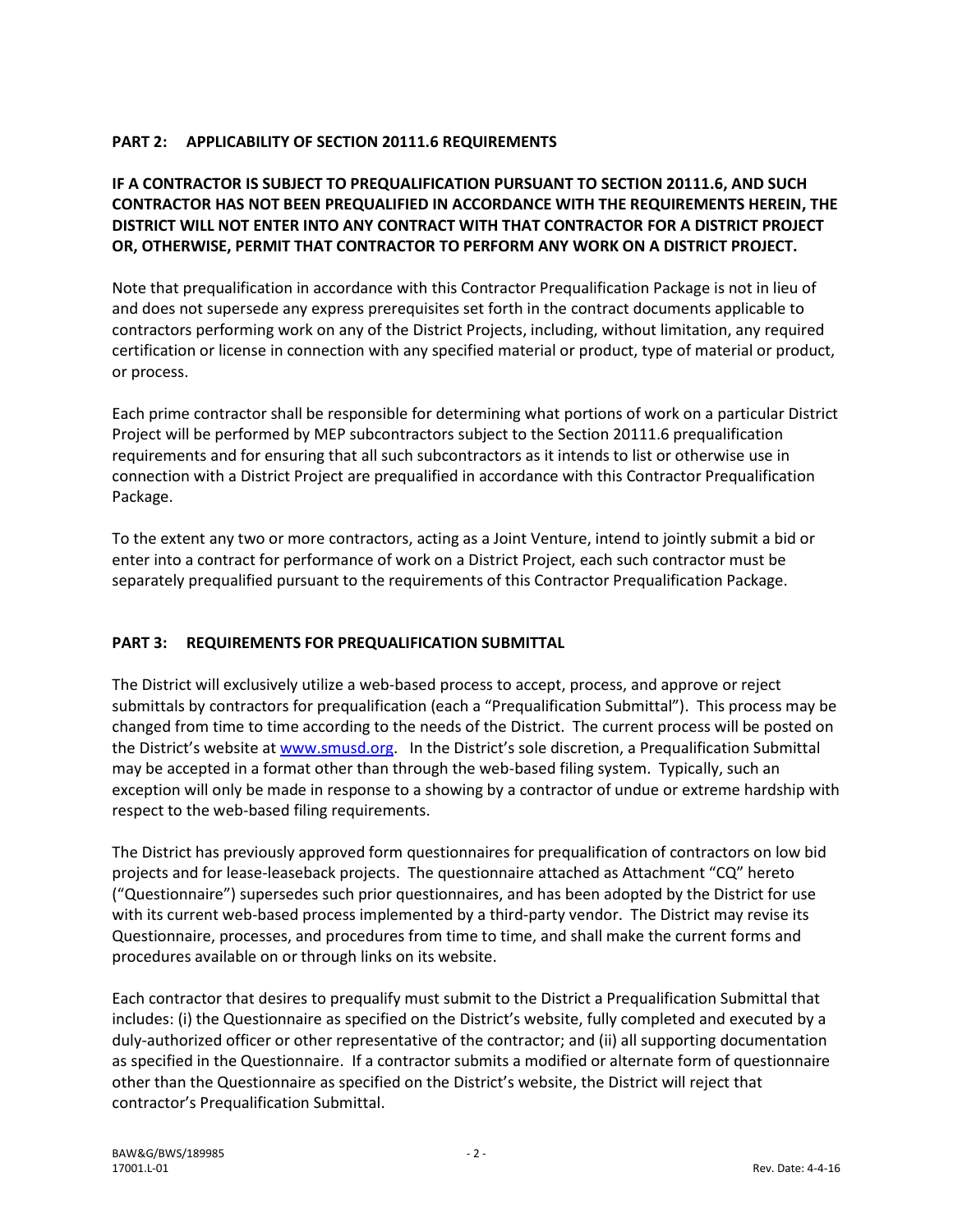In order for a contractor's Prequalification Submittal to be considered by the District, the contractor must answer all questions in the Questionnaire and must provide all information and documentation that the Questionnaire requires. Such information and documentation must be set forth in, attached to, or submitted with the Prequalification Submittal as required by the Questionnaire, and must be provided in the order specified in the Questionnaire. Contractors must submit the completed and executed Questionnaire, with supporting information, as a single submittal, and the District will reject any Prequalification Submittal that is not fully complete when received by the District.

Prequalification Submittals, including all supporting information, must be submitted as required through the web-based electronic submission, unless an exception is made by the District based on hardship demonstrated by a particular contractor.

In the rare event that an exception to the web-based submission is granted, then submittals must be on 8 ½ by 11-inch paper, with the contractor submitting to the District one original (paper) copy and one electronic copy (on USB flash drive). The Prequalification Submittal (including electronic copy) must be in a sealed envelope, with the following clearly and legibly marked on the outside of the envelope: (i) the words "Attention: Prequalification Submittal"; (ii) the contractor's name; and (iii) the contractor's address. Prequalification Submittals must be: (i) delivered to the District at the address set forth below; and (ii) received by the District prior to the Prequalification Submittal Deadline set forth on the cover sheet to this Contractor Prequalification Package.

> San Marcos Unified School District Attention: Prequalifications Submittal – Facilities Department 255 Pico Avenue, Suite 250 San Marcos, CA 92069

Each Prequalification Submittal received by the District shall, upon receipt, become the District's property, and the District shall have no obligation whatsoever to return a contractor's Prequalification Submittal or any copies thereof. Subject to maintaining the confidentiality of the information set forth in a contractor's Prequalification Submittal that is not public information as defined herein, the District, without notice to or recourse by the contractor, may destroy or otherwise dispose of the Prequalification Submittal as the District deems appropriate.

## **PART 4: MODIFICATION OF PREQUALIFICATION SUBMITTAL**

At any time prior to the Prequalification Submittal Deadline, a contractor may modify a Prequalification Submittal that it has already submitted to the District by concurrently: (i) giving notice that it is thereby superseding the Prequalification Submittal that it previously submitted; and (ii) submitting to the District the modified, fully complete Prequalification Submittal. Such notice of the modified Prequalification Submittal must be delivered electronically as provided in Part 15 herein. Any modification to the Prequalification Submittal must be delivered via the web-based prequalification system. Notice that the Prequalification Submittal is being modified and the modified Prequalification Submittal both must be received by the District prior to the Prequalification Submittal Deadline and subject to the submittal deadlines and requirements of the web-based system.

Upon timely receipt of such notice and modified Prequalification Submittal from a contractor, the District will supersede the contractor's prior Prequalification Submittal with the contractor's modified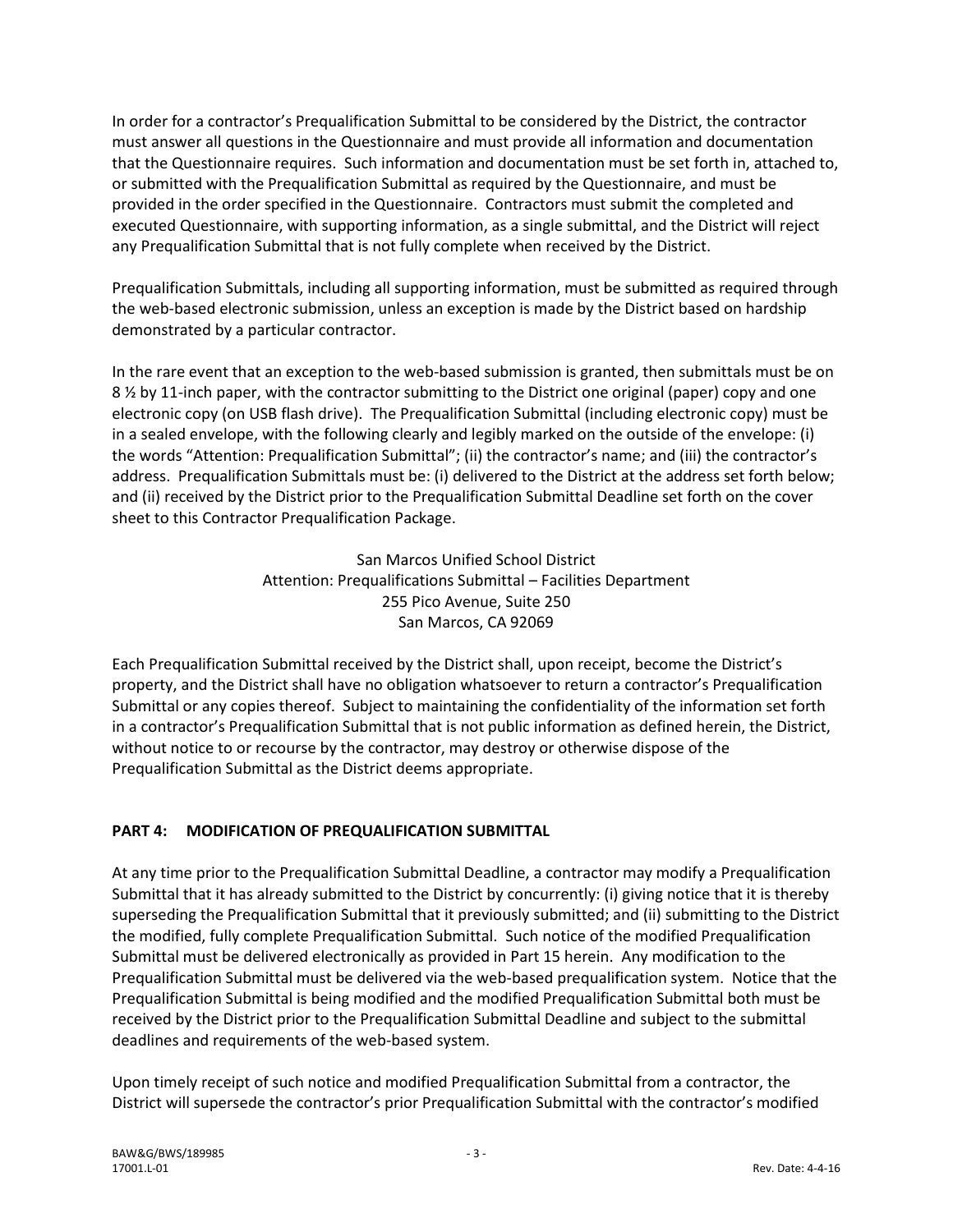Prequalification Submittal. A modified Prequalification Submittal must satisfy all requirements of this Contractor Prequalification Package, including, without limitation, those set forth in Part 3 herein.

The District will reject any modified Prequalification Submittal that is not received by the District prior to the Prequalification Submittal Deadline and/or that does not satisfy all requirements of this Contractor Prequalification Package. In the event the District rejects a contractor's modified Prequalification Submittal, the District will review and process the Prequalification Submittal originally submitted by the contractor, if that Prequalification Submittal satisfies all requirements of this Contractor Prequalification Package; provided, however, that such contractor may withdraw its original Prequalification Submittal as provided in Part 5 herein.

### **PART 5: WITHDRAWAL OF PREQUALIFICATION SUBMITTAL**

A contractor, at any time, may withdraw a Prequalification Submittal that it has submitted to the District, by giving written notice of withdrawal. Such notice must be delivered via the web-based prequalification system. If such notice is not able to be delivered via the web-based prequalification system, the contractor, upon written receipt of permission by the District, may deliver the notice by email to the District representative identified in Part 15 herein. Attempts to deliver notice to the District representative without prior District permission will be ignored. Upon receipt of a contractor's withdrawal notice, whichever of the following is applicable shall govern the District's response and disposition of the contractor's Prequalification Submittal:

- (i) If a contractor's withdrawal notice is received by the District prior to review of the Prequalification Submittal, the District will not review that Prequalification Submittal;
- (ii) If a contractor's withdrawal notice is received by the District after the District has commenced review of the Prequalification Submittal, the District will stop its review of the Prequalification Submittal; or
- (iii) If a contractor's withdrawal notice is received by the District after it has completed its review of the Prequalification Submittal, the contractor, if prequalified by the District, may request that the District cancel the contractor's prequalification status.

A contractor that submits a written notice to thereby withdraw its Prequalification Submittal shall have no rights whatsoever to appeal any decision or lack of decision by the District in regard to the contractor's prequalification status, pursuant to Part 12 herein or otherwise.

## **PART 6: ADDENDA TO CONTRACTOR PREQUALIFICATION PACKAGE**

The District reserves the right, at any time prior to any Prequalification Submittal Deadline, to issue any one or more addenda to the Contractor Prequalification Package.

Each contractor shall be responsible for checking the District's website to determine if the District has issued any one or more addenda to the Contractor Prequalification Package. The requirements of each addendum shall be applicable regardless of whether any contractor(s) failed to obtain and/or consider such addendum. If a contractor has any question as to how to obtain such information from the District's website, the contractor may contact the District as provided in Part 15 herein.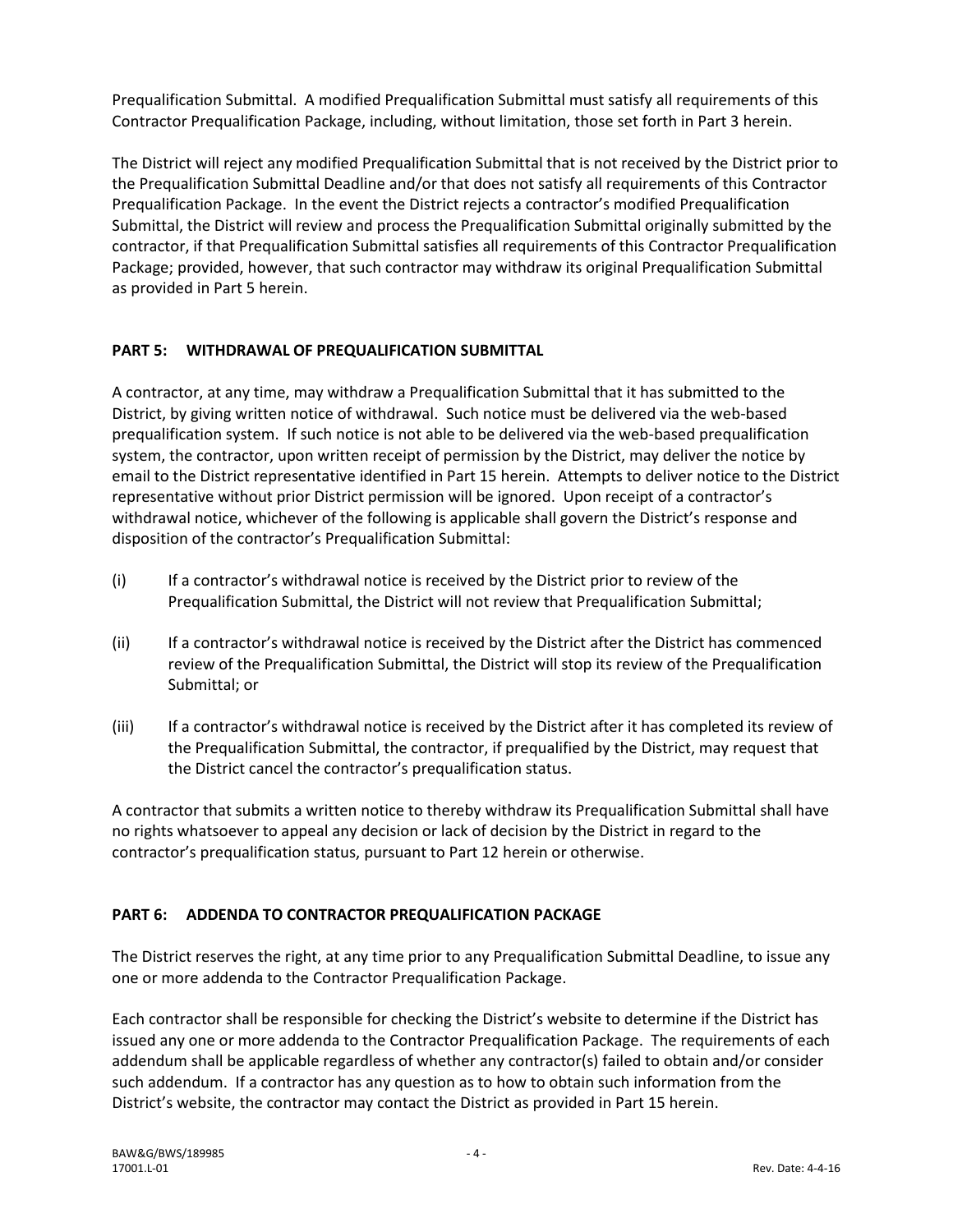If the District issues an addendum to the Contractor Prequalification Package less than 72 hours prior to the Prequalification Submittal Deadline, the addendum will specify an extension of time for submission of Prequalification Submittals, which shall be not less than 72 hours from the date and time the District issued such addendum.

#### **PART 7: TIMELINESS OF PREQUALIFICATION SUBMITTAL**

Each contractor is responsible for ensuring that its Prequalification Submittal is timely received by the District, and the District shall in no way be responsible for any failure of any Prequalification Submittal to be timely received by the District, including, without limitation, because of internet/computer problems, late delivery by a delivery service, back-up of traffic on any street or in any parking lot, or back-up or line at any District public counter or reception desk. Web-based submittals shall be determined based upon the time of the filing of the electronic submittal as identified by the web-based system. Otherwise, such clock, computer or other device designated by the District for purposes of determining the time the Prequalification Submittal Deadline is to occur shall be conclusively determinative as to such time, regardless of any variation from any other clock or device.

#### **PART 8: RESPONSIVENESS OF PREQUALIFICATION SUBMITTAL**

The District shall reject each Prequalification Submittal that it receives after the Prequalification Submittal Deadline as non-responsive to the requirements of this Contractor Prequalification Package. The District will not substantively review any such untimely Prequalification Submittals. However, the District may request additional information or clarifications after the deadline, and such information thereafter submitted by the contractor may be reviewed and considered by the District. The District reserves the right to determine, at its sole discretion, if late submittals should be accepted due to circumstances that are beyond the control of the contractor, provided that such determination shall be applied uniformly to all contractors in similar circumstances.

The District will review each timely-received Prequalification Submittal to determine whether it is complete and otherwise responsive to the requirements of this Contractor Prequalification Package. The District shall reject a Prequalification Submittal as being non-responsive to the requirements of this Contractor Prequalification Package in any of the following situations: (i) the contractor modified the Questionnaire or submitted a questionnaire other than the required form; (ii) the contractor failed to respond, or to fully respond, to all of the questions and other requirements of the Questionnaire, or otherwise failed to provide with its Prequalification Submittal all information required to be specified in, attached to, or submitted with its Prequalification Submittal; (iii) the Questionnaire is not certified and signed subject to penalty for perjury by a person with the authority to bind the contractor; or (iv) the Prequalification Submittal otherwise does not satisfy all requirements of this Contractor Prequalification Package.

Notwithstanding the foregoing, the District reserves the right to waive any irregularity in any timelyreceived Prequalification Submittal that, in the District's opinion, does not constitute a material variation from the requirements of this Contractor Prequalification Package.

If the District determines that a contractor's Prequalification Submittal is non-responsive, the District will provide notice to the contractor, upon request, specifying in reasonable detail the basis or bases for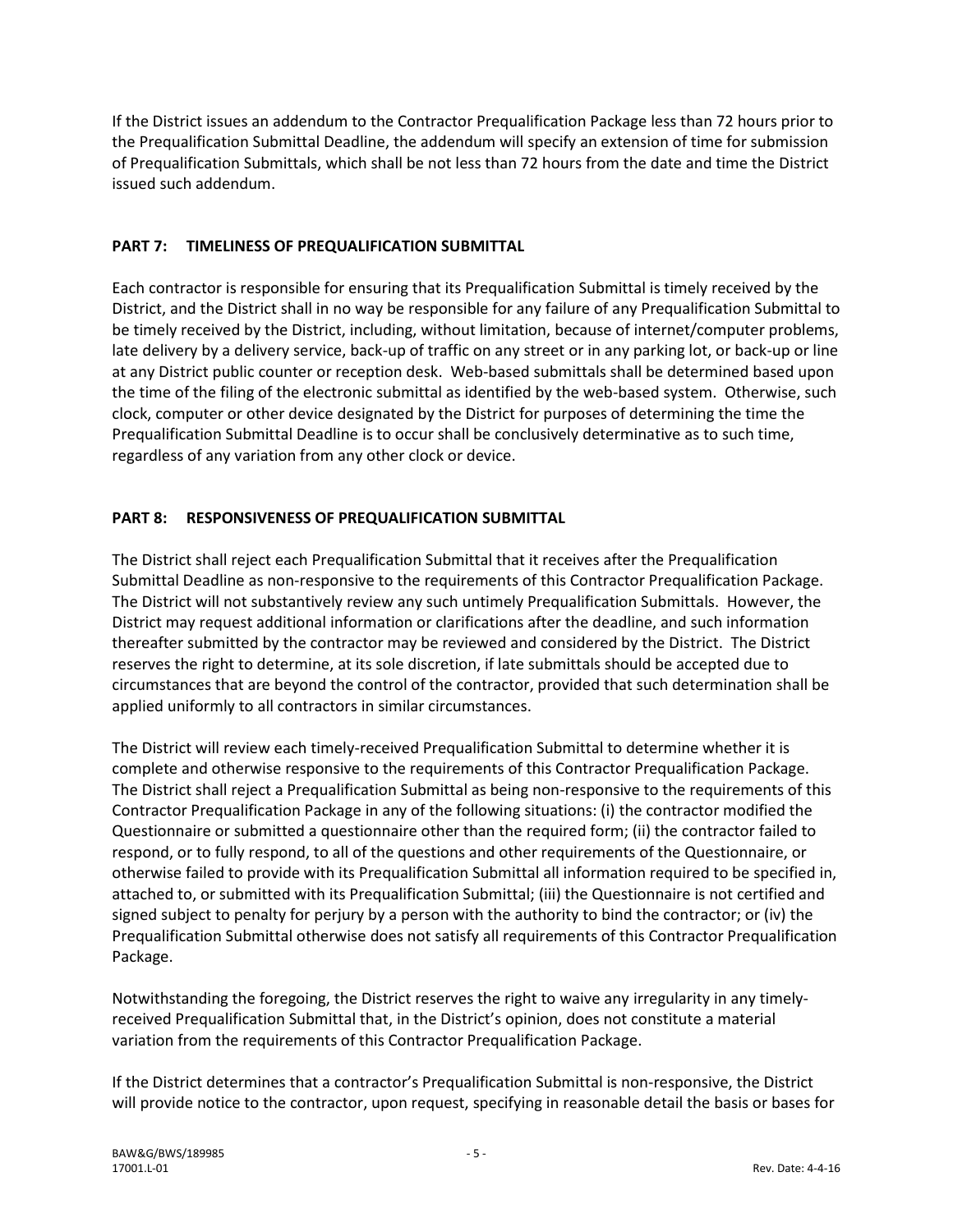such determination ("Notice of Non-Responsiveness"). The District will send such Notice of Non-Responsiveness: (i) electronically to the e-mail address specified by the contractor in the Contact Information section of its Questionnaire; and/or (ii) by U.S. Mail to the street address specified by the contractor in the Contact Information section of its Questionnaire.

#### **PART 9: DETERMINATION OF CONTRACTOR PREQUALIFICATION STATUS**

With respect to each Prequalification Submittal that the District, in accordance with Part 8 herein, determines is responsive to the requirements of the Contractor Prequalification Package, the District will apply specific criteria to the information specified by the contractor in its Questionnaire and attached documents and financial statements and reference checks and interviews, in order to determine if the contractor will be rated as "prequalified." Such criteria as relate to the Questionnaire are described in the Questionnaire. All ratings and criteria used for prequalification are consistent with those set forth in the Department of Industrial Relations Model Prequalification Questionnaire.

Any contractor that does not meet all of the essential requirements for prequalification specified in the Questionnaire shall be disqualified (i.e., not prequalified), regardless of whether the contractor satisfied any or all other criteria for prequalification.

The minimum number of points for each numerically scored Section of the Questionnaire are set forth in the DIR Model Prequalification Questionnaire and in the following table.

| <b>Questionnaire Section</b>                         | <b>Total Possible Points</b> | <b>Min. Required Points</b> |
|------------------------------------------------------|------------------------------|-----------------------------|
| Section I - Business History and Performance         | 76                           |                             |
| Section II - Legal Compliance                        | 53                           | 38                          |
| Section III – Completion and Performance of Projects | 120 (per interview)          | 72 (per interview)          |

A score of at least 55 points on either of the interviews under Section 3 will result in an additional project reference being requested and an additional interview conducted.

#### **PART 10: DETERMINATION OF MAXIMUM AUTHORIZED CONTRACT AMOUNT**

With respect to each contractor that the District, as described in Part 9 herein, determines is prequalified, the District will also determine the maximum amount of any contract that such contractor may enter into in connection with any District Projects ("Maximum Authorized Contract Amount"). A contractor's Maximum Authorized Contract Amount will be based on the bonding capacity for which the contractor has received authority from its surety insurer as set forth in the notarized statement submitted with contractor's Questionnaire.

### **THE DISTRICT WILL NOT AWARD A CONTRACT TO A CONTRACTOR THAT IS IN EXCESS OF THE CONTRACTOR'S MAXIMUM AUTHORIZED CONTRACT AMOUNT.**

Each contractor shall be responsible for ensuring that the amounts of the contracts that it awards to MEP subcontractors do not exceed the MEP subcontractors' respective Maximum Authorized Contract Amounts. If the contractor's contract with a MEP subcontractor exceeds the MEP subcontractor's Maximum Authorized Contract Amount, then, immediately upon request of the District, the contractor must substitute one or more other prequalified MEP subcontractors in place of the initial MEP subcontractor. In such event, if the contractor desires to substitute two or more MEP subcontractors in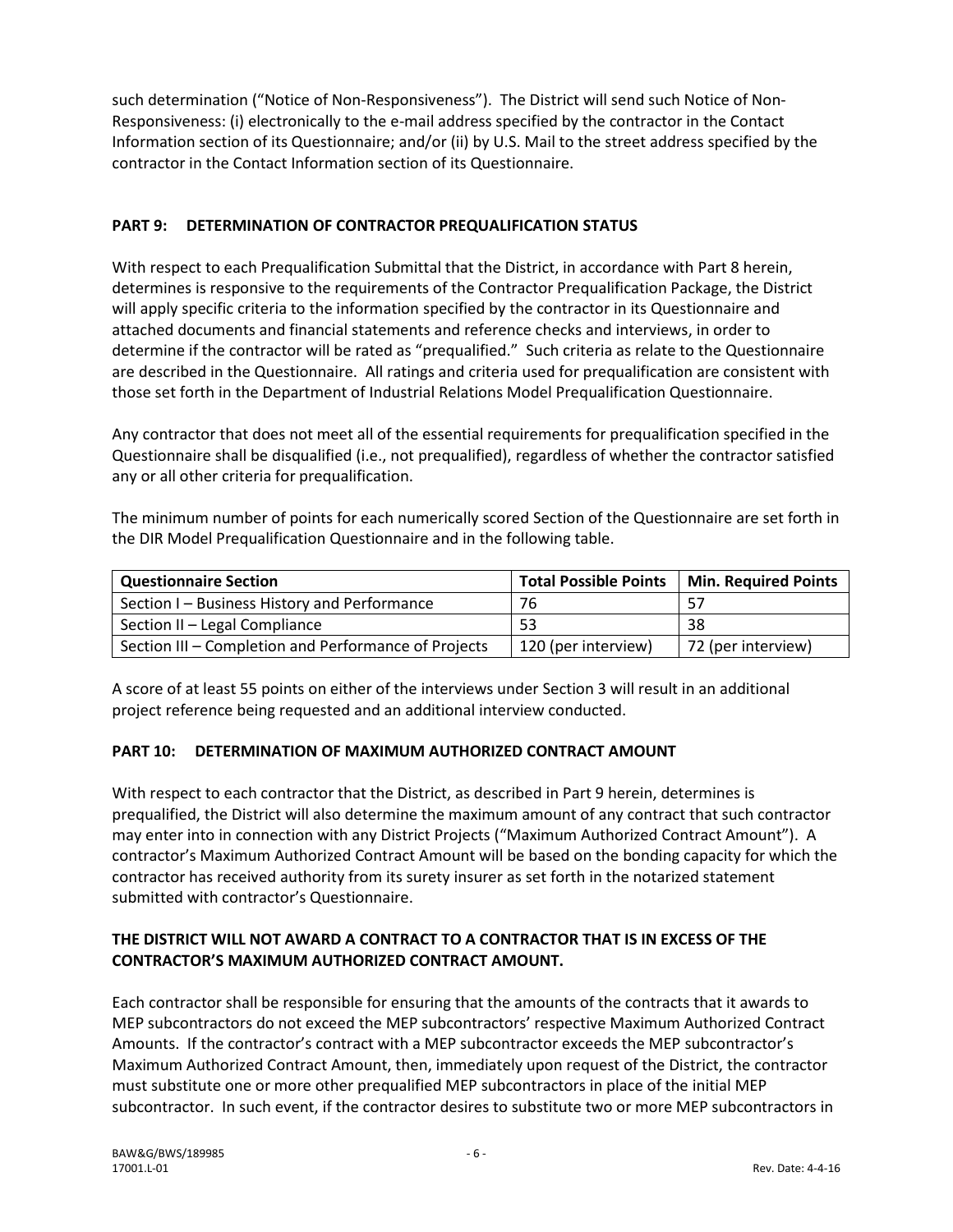place of the initial MEP subcontractor, that initial MEP subcontractor may be one of the substitute MEP subcontractors, if the amount of the new subcontract will not exceed the initial MEP subcontractor's Maximum Authorized Contract Amount.

**EACH CONTRACTOR SHALL BE RESPONSIBLE FOR COMPLIANCE WITH THE FOREGOING, AND IN NO EVENT SHALL THE DISTRICT BE RESPONSIBLE OR LIABLE FOR COSTS INCURRED BY A CONTRACTOR THAT IS REQUIRED TO PROVIDE ANY SUBSTITUTE MEP CONTRACTOR IN ACCORDANCE WITH THE FOREGOING.** 

#### **PART 11: NOTICE OF PREQUALIFICATION DETERMINATION**

Within a reasonable time following the Prequalification Submittal Deadline, the District will issue a written "Notice of Prequalification Determination" to each contractor from which the District received a timely Prequalification Submittal.

The District will send a Notice of Prequalification Determination to a contractor electronically to the email address specified by the contractor in the Contact Information section of its Questionnaire.

A Notice of Prequalification Determination to a contractor will serve as notice to the contractor regarding whether it is prequalified for award of a District contract for work on District Projects. If a contractor is so prequalified, the Notice of Prequalification Determination may also specify the Maximum Authorized Contract Amount for which the contractor has been prequalified as applicable.

In the event a Notice of Prequalification Determination specifies that a contractor has been disqualified (i.e., not prequalified), the Notice of Prequalification Determination shall also specify, upon request, the basis or bases for such determination.

#### **PART 12: CONTRACTOR APPEALS**

*Untimely Submittals:* If the District rejects a contractor's Prequalification Submittal as non-responsive because the District did not receive the Prequalification Submittal prior to the Prequalification Submittal Deadline, the rejection shall be deemed final and the contractor shall have no right to appeal such rejection to the District.

*Withdrawn Submittals:* A contractor that submits a written notice, as provided in Part 5 herein, to thereby withdraw its Prequalification Submittal shall be deemed and construed to have waived any and all rights to challenge any determination (or lack of determination) by the District in regard to the contractor's Prequalification Submittal or its prequalification status, including, but not limited to, any administrative, judicial or other rights, and such contractor shall have no rights whatsoever to file any appeal with the District in regard to such matters.

*Timely but Non-Responsive Submittals:* If a contractor timely submitted a Prequalification Submittal to the District, but the District rejected the Prequalification Submittal as non-responsive to the requirements of this Contractor Prequalification Package, the contractor may appeal such rejection to the District. A contractor's appeal shall be deemed to have merit only if the contractor can demonstrate that, as submitted, the Questionnaire was fully complete, the Prequalification Submittal included all supporting information that the Questionnaire required be included, and the Prequalification Submittal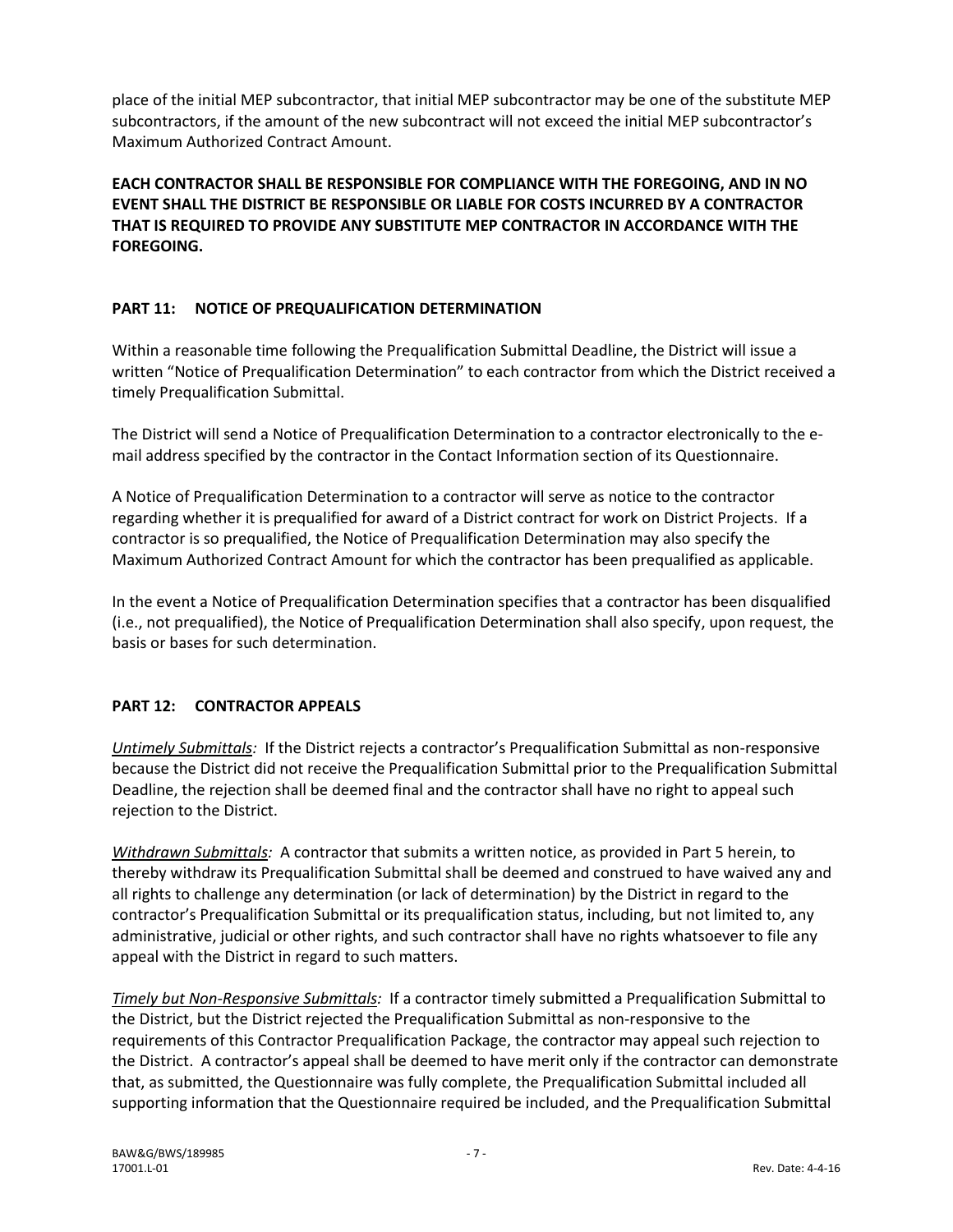otherwise complied with all requirements herein. If, upon administrative review of a contractor's appeal, the District determines that the contractor's Prequalification Submittal was responsive, the District shall review the Prequalification Submittal to determine whether or not the contractor is prequalified to perform work on District Projects and, thereafter, the District will issue a Notice of Prequalification Determination to the contractor as provided in Part 11 herein.

*Disqualification:* If a contractor timely submitted a responsive Prequalification Submittal to the District, but, as specified in the Notice of Prequalification Determination, the contractor was disqualified (i.e., not prequalified) by the District, the contractor may appeal such determination by the District. A contractor's appeal shall be deemed to have merit only if the contractor can demonstrate that the District did not correctly apply the scoring criteria specified in the Questionnaire to the contractor's Prequalification Submittal as submitted. If, upon administrative review of a contractor's appeal, the District determines that the contractor should have been prequalified, the District will issue a revised Notice of Prequalification Determination to the contractor.

*Maximum Authorized Contract Amount:* A contractor that has been prequalified by the District may appeal the District's determination as to the Maximum Authorized Contract Amount assigned to the contractor, as specified in the Notice of Prequalification Determination sent by the District to such contractor. A contractor's appeal shall be deemed to have merit only if the contractor can demonstrate that the District did not correctly determine the Maximum Authorized Contract Amount in accordance with Part 10 herein, based solely on the contractor's Prequalification Submittal as submitted, including but not limited to the bonding capacity set forth in the notarized statement provided by the contractor's surety insurer. If, upon administrative review of a contractor's appeal, the District determines that the contractor should have been assigned a different Maximum Authorized Contract Amount, the District will issue a revised Notice of Prequalification Determination to the contractor.

*Deadline for Filing Appeals:* A contractor that is authorized by this Part 12 to file an appeal must file its appeal with the District *not later than 2:00 p.m. on the fourth calendar day* following the date the District sends to the contractor via e-mail either the Notice of Non-Responsiveness or the Notice of Prequalification Determination, whichever is applicable ("Appeals Deadline"). For example, if the District sends a notice to a contractor via e-mail on a Monday, the Appeals Deadline will be 2:00 p.m. on the following Friday. If a contractor fails to file an appeal prior to the applicable Appeals Deadline, the contractor shall be deemed and construed to have waived any and all rights to challenge any determination by the District in regard to the contractor's Prequalification Submittal or its prequalification status, including, but not limited to, any administrative, judicial or other rights.

*Method of Filing Appeal:* Appeals may be filed with the District only by a contractor that timely submitted a Prequalification Submittal to the District and that is otherwise authorized to file an appeal by this Part 12. A contractor's appeal must: (i) be in writing on 8½ x 11 inch paper; (ii) specify in reasonable detail all bases for the appeal (e.g., errors by the District); (iii) specify in reasonable detail all facts asserted by the contractor in support of its appeal; (iv) include all documentation upon which the contractor will rely in connection with the appeal; and (v) must include signed certification by an authorized representative of the contractor in the following form "The undersigned hereby certifies, subject to penalty for perjury pursuant to the laws of the State of California, that: (1) the undersigned is a duly-authorized representative of the contractor that has filed this appeal; and (2) all assertions and facts set forth in this appeal by or on behalf of the contractor are true and correct." A contractor's appeal must be enclosed in a sealed envelope marked "Prequalification Appeal" and must be addressed and delivered to the District at its address specified on the title page of this document. If alternate delivery requirements are later enacted, such information shall be posted on the District's website.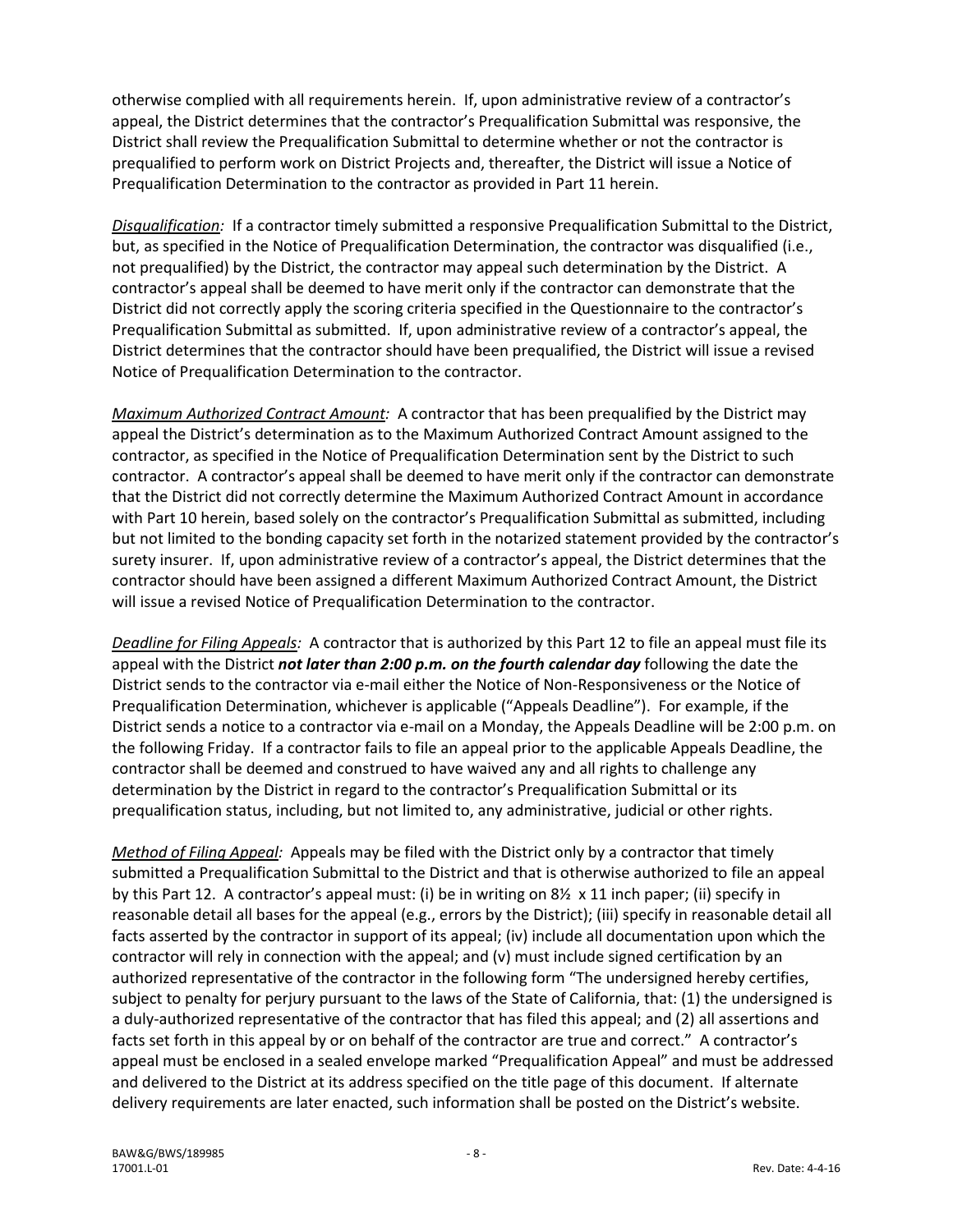*Appeal Review and Hearing:* Each appeal received by the District prior to the applicable Appeals Deadline shall be administratively reviewed by a person or persons designated by the District. A contractor's appeal may request that the District conduct a hearing on the appeal, in which event, the District shall schedule such hearing at a time and on a date that takes into consideration the number of appeals received by the District, District staff workload, and other relevant factors. Because of those factors, the District will not consider the convenience to the contractor when scheduling any appeal hearing. If a contractor or its authorized representative does not appear for its appeal hearing at the time and on the date scheduled by the District, the District shall rule on the contractor's appeal solely on the basis of the content of the contractor's written appeal. Appeal hearings will be informal and not subject to formal procedural requirements similar to those applicable to judicial hearings, although the District may impose a time limit on the hearing or any element thereof, and each person at the hearing must act in a courteous and professional manner. The purpose of a contractor's appeal hearing shall be to provide the contractor with a reasonable opportunity to present information and arguments in support of its appeal.

*District Decision on Appeal:* In rendering a decision on a contractor's appeal, the District will consider the contractor's written appeal, the information and arguments submitted by the contractor at its appeal hearing, if a hearing was conducted, and any other information the District may deem relevant to the appeal. The District will set forth its decision in regard to a contractor's appeal in a written notice to the contractor ("Notice of Decision on Appeal"), which, in appropriate cases, may include a revised Notice of Prequalification Determination. The District will send the Notice of Decision on Appeal to a contractor: (i) electronically to the e-mail address specified by the contractor in Section II of its Questionnaire; and/or (ii) by U.S. Mail to the street address specified by the contractor in Section II of its Questionnaire. The issuance of a Notice of Decision on Appeal by the District, after administrative review by the District of a contractor's appeal, shall be mandatory prerequisite to the filing or initiation of any Government Claims Act claim or judicial or other legal or equitable action relating to the contractor's Prequalification Submittal or its prequalification status.

## **PART 13: SUBSEQUENT REVIEW BY DISTRICT**

Notwithstanding that the District, as provided in this Contractor Prequalification Package or by other process, may have determined that a contractor is prequalified to contract for and perform work on a District Project, the District may at any time: (i) request, receive, obtain, and evaluate information relating to whether the contractor is a "responsible" contractor; and (ii) undertake proceedings to determine whether the contractor is a "responsible" contractor for purposes of performing work on District Projects.

In addition, in the event the District reasonably determines that any information set forth in a contractor's Prequalification Submittal is false, misleading or inaccurate in any material respect, the District shall have the right to: (i) revoke the contractor's prequalification status; (ii) terminate for cause any contract that it has with the contractor (in which event the false, misleading or inaccurate information shall be conclusively deemed a sufficient cause for termination); (iii) require that any direct contractor to the District using the contractor as a subcontractor substitute a different subcontractor in place of the contractor (in which event the false, misleading or inaccurate information shall be conclusively deemed a sufficient cause for substitution); and/or (iv) recover all costs, losses, damages incurred by the District as a result of such misleading or inaccurate information or in connection with any of the foregoing actions by the District.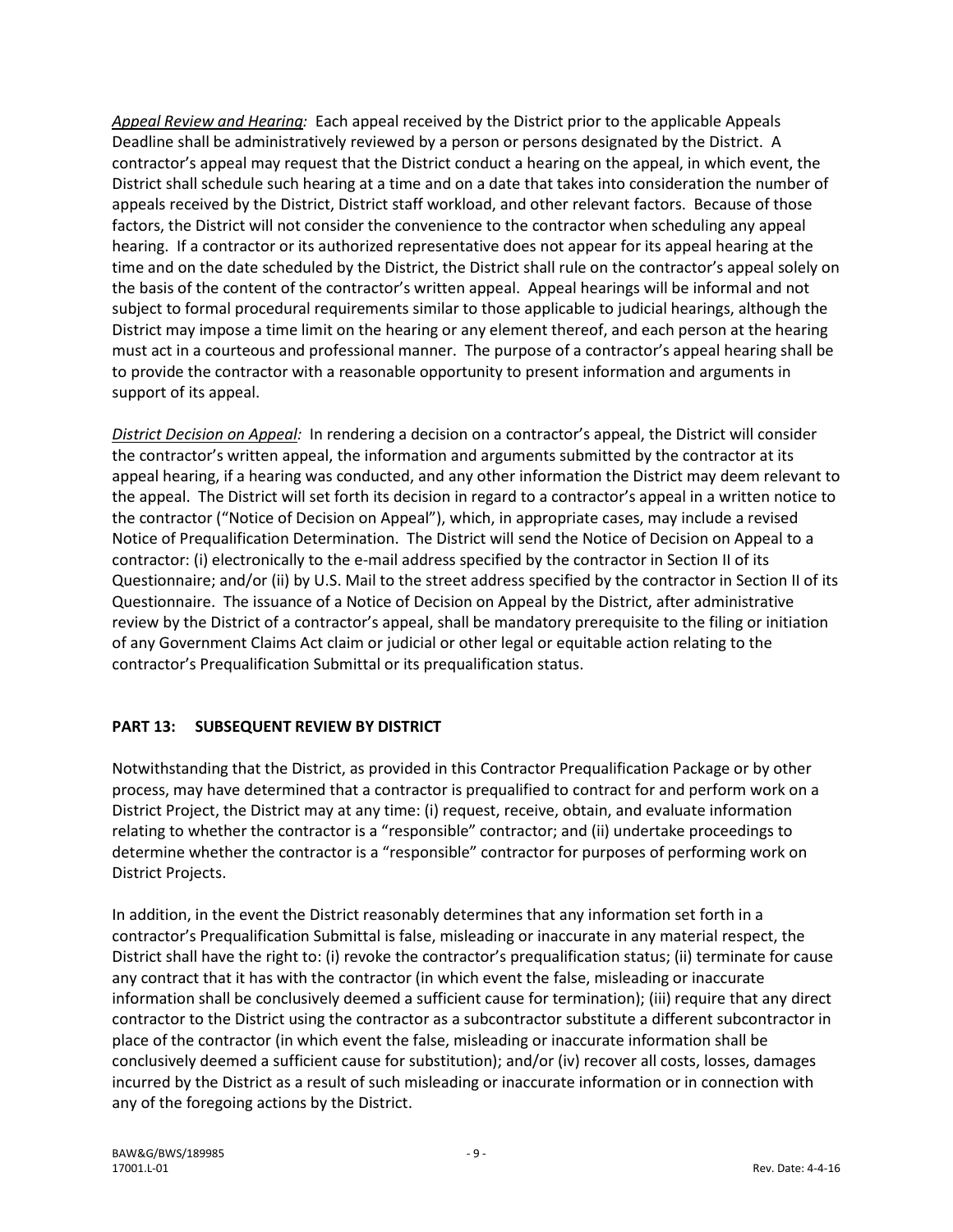#### **PART 14: CERTAIN INFORMATION NOT A PUBLIC RECORD**

The information set forth in the "Contact Information" of the Questionnaire submitted by a contractor, consisting of the contractor's business name, address, telephone number, email and contact person, and also the contractor's license number and classification, shall be public information and may be disseminated by the District, whether upon request or on its own volition. However, all other information set forth in a contractor's Prequalification Submittal, including, but not limited to, any financial statement, shall not be public information and shall not be open to public inspection, unless made subject to such inspection by law or order of a governmental entity with competent jurisdiction. However, the District may disclose the information in any Prequalification Submittal to third parties for purposes of administration of the prequalification process and/or verification or investigation of any related information, including, without limitation, for purposes of any appeal hearing.

#### **PART 15: CONTACTING THE DISTRICT**

General questions regarding this Contractor Prequalification Package or the prequalification process may be submitted to the District's Facilities Department via telephone: (760) 752-1227. The District may require general questions to be submitted in writing. Questions regarding any technical difficulties with electronic submittal should be handled per instructions on the District's website/linked submittal website. Notices given in accordance with this Contractor Prequalification Package must be sent electronically to the following email address: jenny.axford@smusd.org

Questions regarding this Contractor Prequalification Package must be received by the District no later than 72 hours prior to the Prequalification Submittal Deadline ("Deadline for Questions"). The District, in its discretion, may determine not to respond to any question submitted after the Deadline for Questions. If the District determines to respond to a question submitted after the Deadline for Questions, the District may extend the deadline for submittal of Prequalification Submittals so that all contractors will have the benefit of responses to questions submitted after the Deadline for Questions.

The District, in its discretion, may or may not respond to any question that it receives in regard to contractor prequalification, and the District may determine to respond only to questions that raise issues generally of importance to all contractors or to the prequalification process. If the District does not respond to a question, the contractor prequalification documents and procedures will be interpreted on the basis of their "plain language" meaning and the lack of response to any question submitted in accordance with this Part 15 shall not be a basis for any challenge or appeal by any contractor. If the District chooses to respond to a question submitted in accordance with this Part 15, the District's response will be in the form of an addendum issued on its website. In no event shall the District be responsible or liable for any failure of any contractor to receive or obtain any such addendum.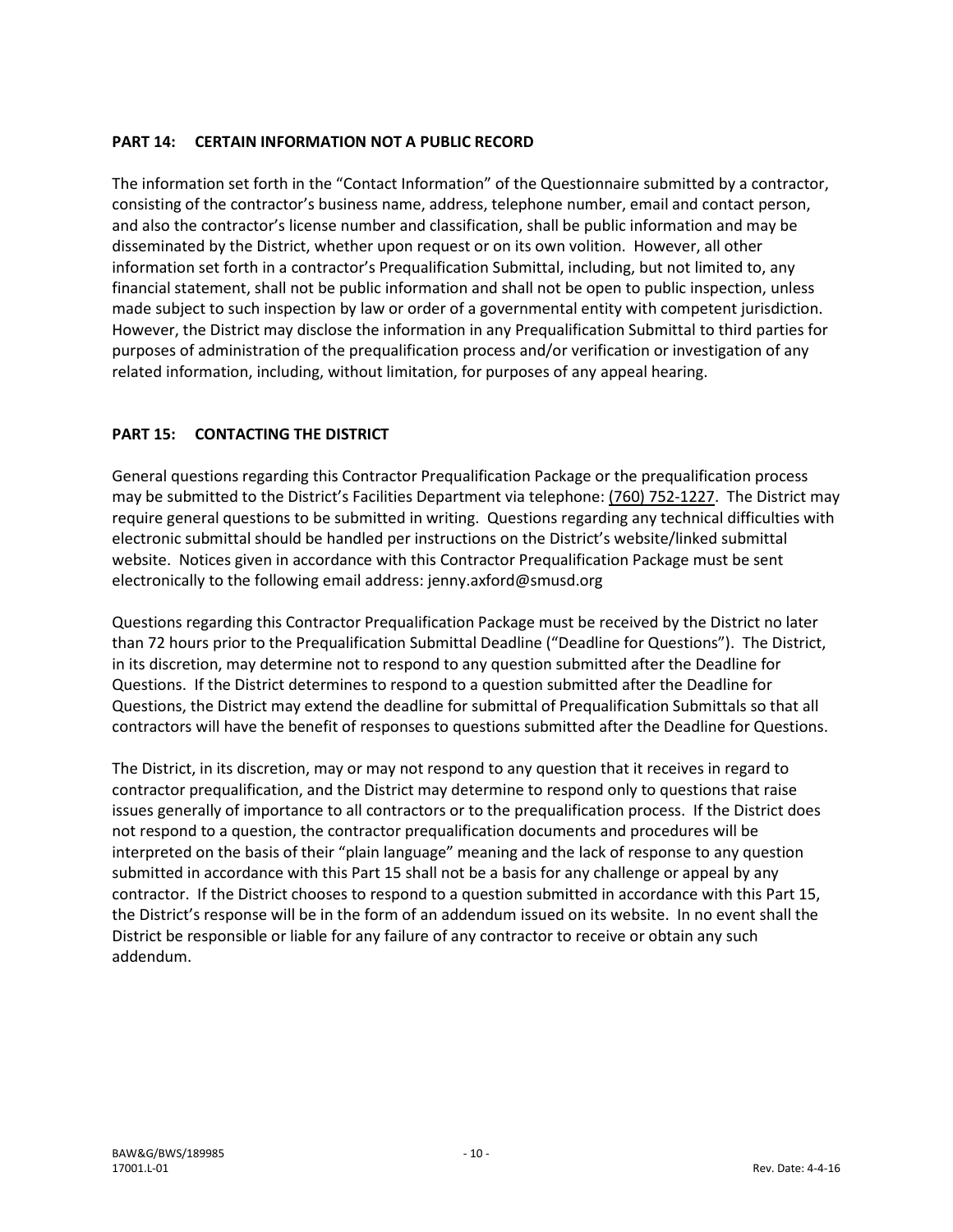## **CONTRACTOR QUESTIONNAIRE - ATTACHED**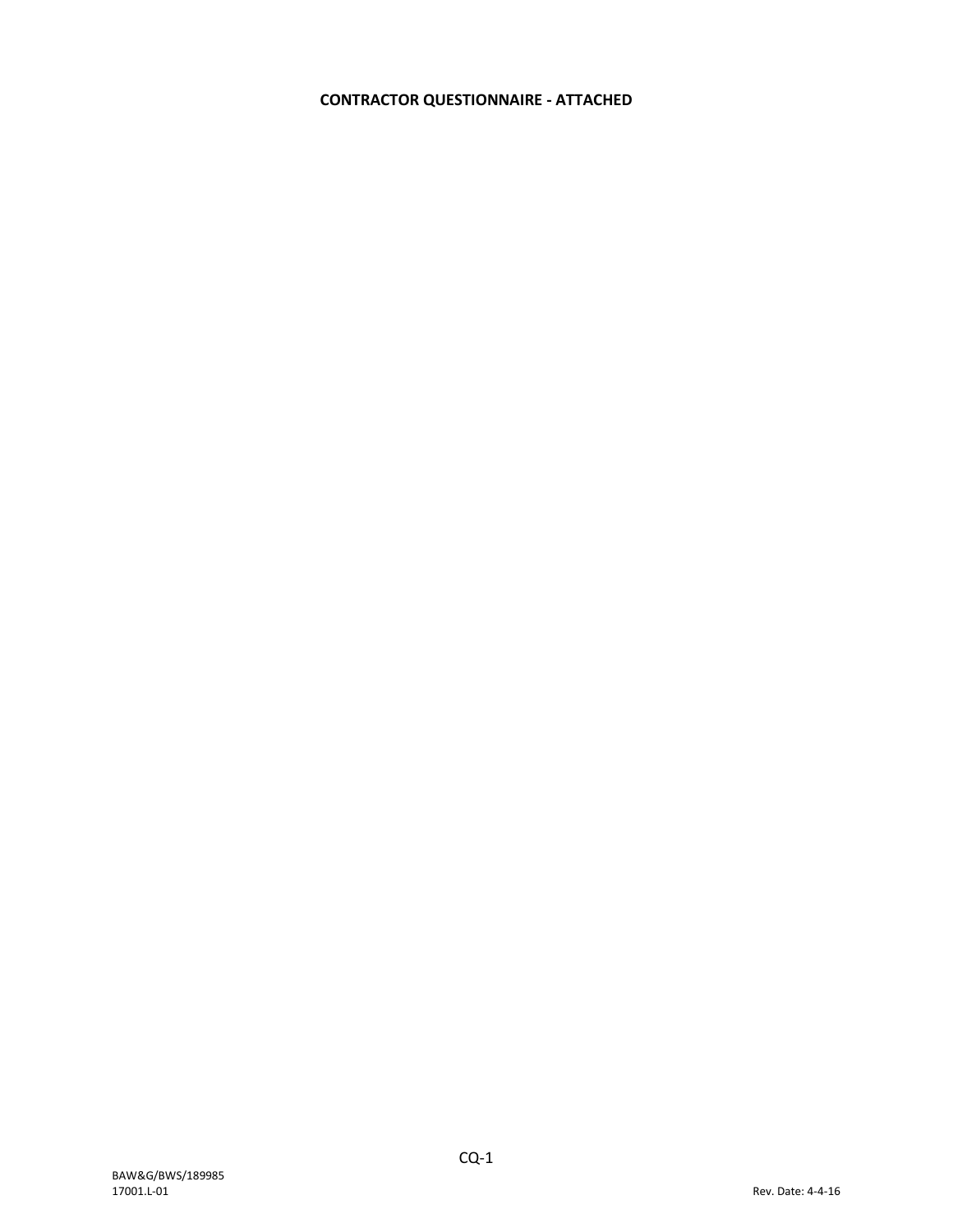## **DEPARTMENT OF INDUSTRIAL RELATIONS**

## **MODEL PRE-QUALIFICATION QUESTIONNAIRE**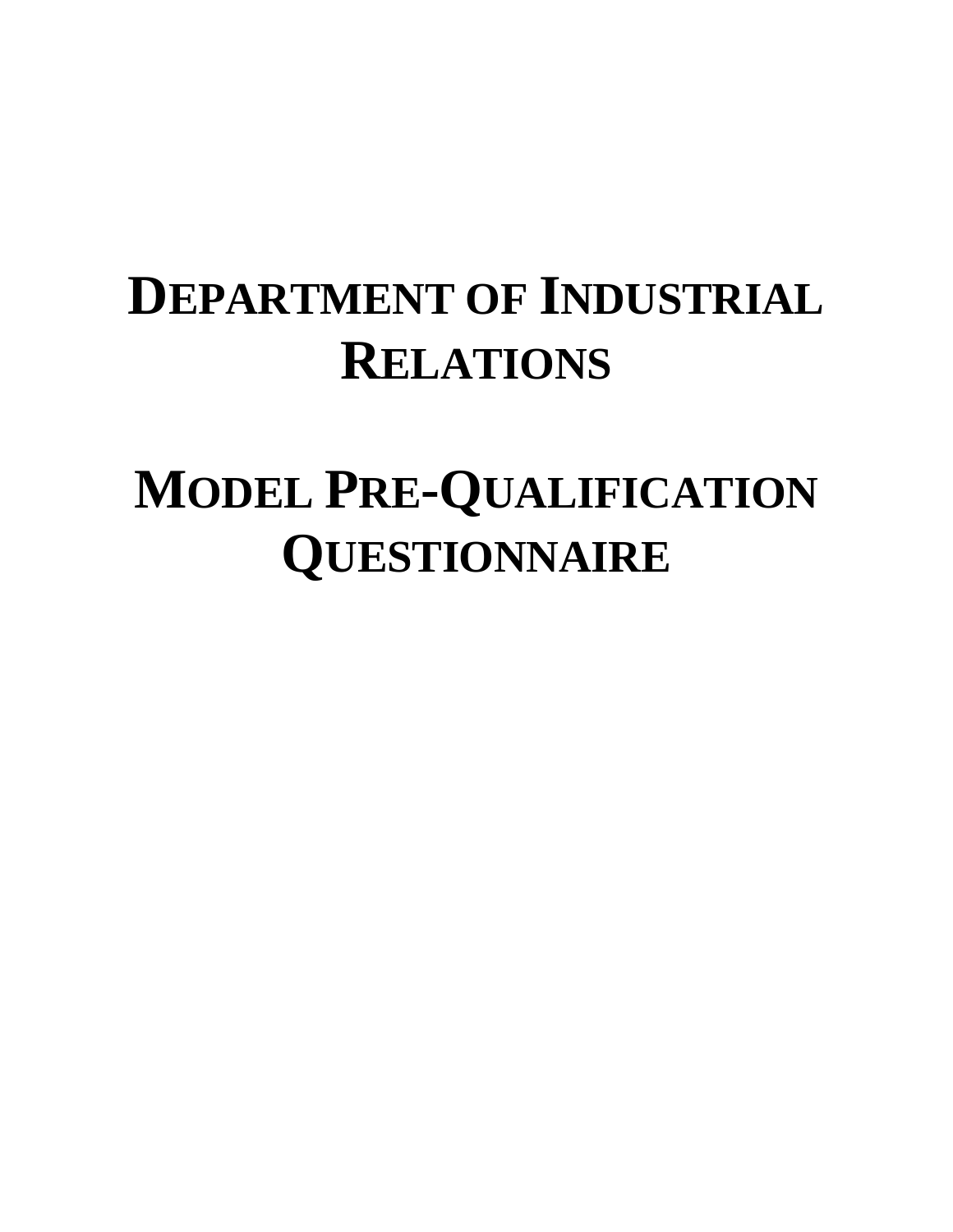## **CONTACT INFORMATION**

| (as it appears on license)                   | Check One: | Corporation<br>Partnership<br>Sole Prop. |
|----------------------------------------------|------------|------------------------------------------|
|                                              |            |                                          |
|                                              |            |                                          |
|                                              |            | Fax:                                     |
| If firm is a sole proprietor or partnership: |            |                                          |
| Owner(s) of Company                          |            |                                          |
| Contractor's License Number(s):              |            |                                          |
|                                              |            |                                          |
|                                              |            |                                          |
|                                              |            |                                          |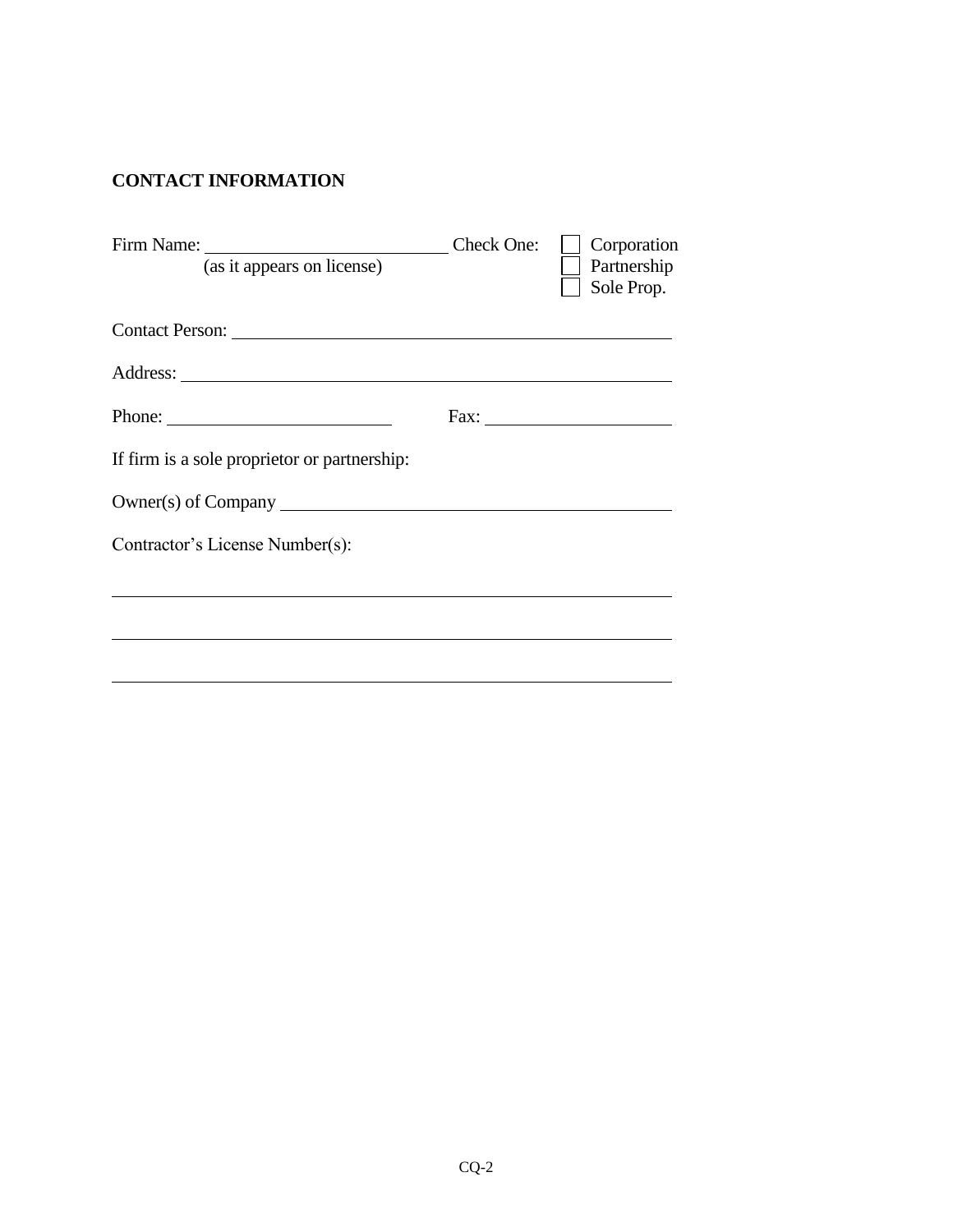#### **PART I. ESSENTIAL REQUIREMENTS FOR QUALIFICATION**

**Contractor will be immediately disqualified if the answer to any of questions 1 through**  5 is "no."<sup>1</sup>

**Contractor will be immediately disqualified if the answer to any of questions 6, 7, 8 or 9 is "yes."<sup>2</sup> If the answer to question 8 is "yes," and if debarment would be the sole reason for denial of pre-qualification, any pre-qualification issued will exclude the debarment period.** 

- 1. Contractor possesses a valid and current California Contractor's license for the project or projects for which it intends to submit a bid.  $\Box$  Yes  $\Box$  No
- 2. Contractor has a liability insurance policy with a policy limit of at least \$1,000,000 per occurrence and \$2,000,000 aggregate.

| ΔC<br>- | Nο |
|---------|----|
|---------|----|

- 3. Contractor has current workers' compensation insurance policy as required by the Labor Code or is legally self-insured pursuant to Labor Code section 3700 et. seq.  $\Box$  Yes  $\Box$  No  $\Box$  Contractor is exempt from this requirement, because it has no employees
- 4. Have you attached your latest copy of a reviewed or audited financial statement with accompanying notes and supplemental information.<sup>3</sup>  $\Box$  Yes  $\Box$  No

#### **NOTE: A financial statement that is not either reviewed or audited is not acceptable. A letter verifying availability of a line of credit may also be attached; however, it will be considered as supplemental information only, and is not a substitute for the required financial statement.**

5. Have you attached a notarized statement from an admitted surety insurer (approved by the California Department of Insurance) and authorized to issue bonds in the State of California, which states: (a) that your current bonding capacity is sufficient for the project for which

**<sup>1</sup>** A "no" answer to Question 4 will not be disqualifying if the contractor is exempt from complying with Question 4, for reasons explained in footnote 7.

<sup>&</sup>lt;sup>2</sup> A contractor disqualified solely because of a "Yes" answer given to question 6, 7, or 9 may appeal the disqualification and provide an explanation of the relevant circumstances during the appeal procedure.

<sup>&</sup>lt;sup>3</sup> Public Contract Code section 20101(e) exempts from this requirement a contractor who has qualified as a small business pursuant to Government Code section  $14837(d)(1)$ , if the bid is "no more than 25 per cent of the qualifying amount provided in section  $14837(d)(1)$ ." As of January 1, 2001, the qualifying amount is \$10 million, and 25 per cent of that amount, therefore, is \$2.5 million.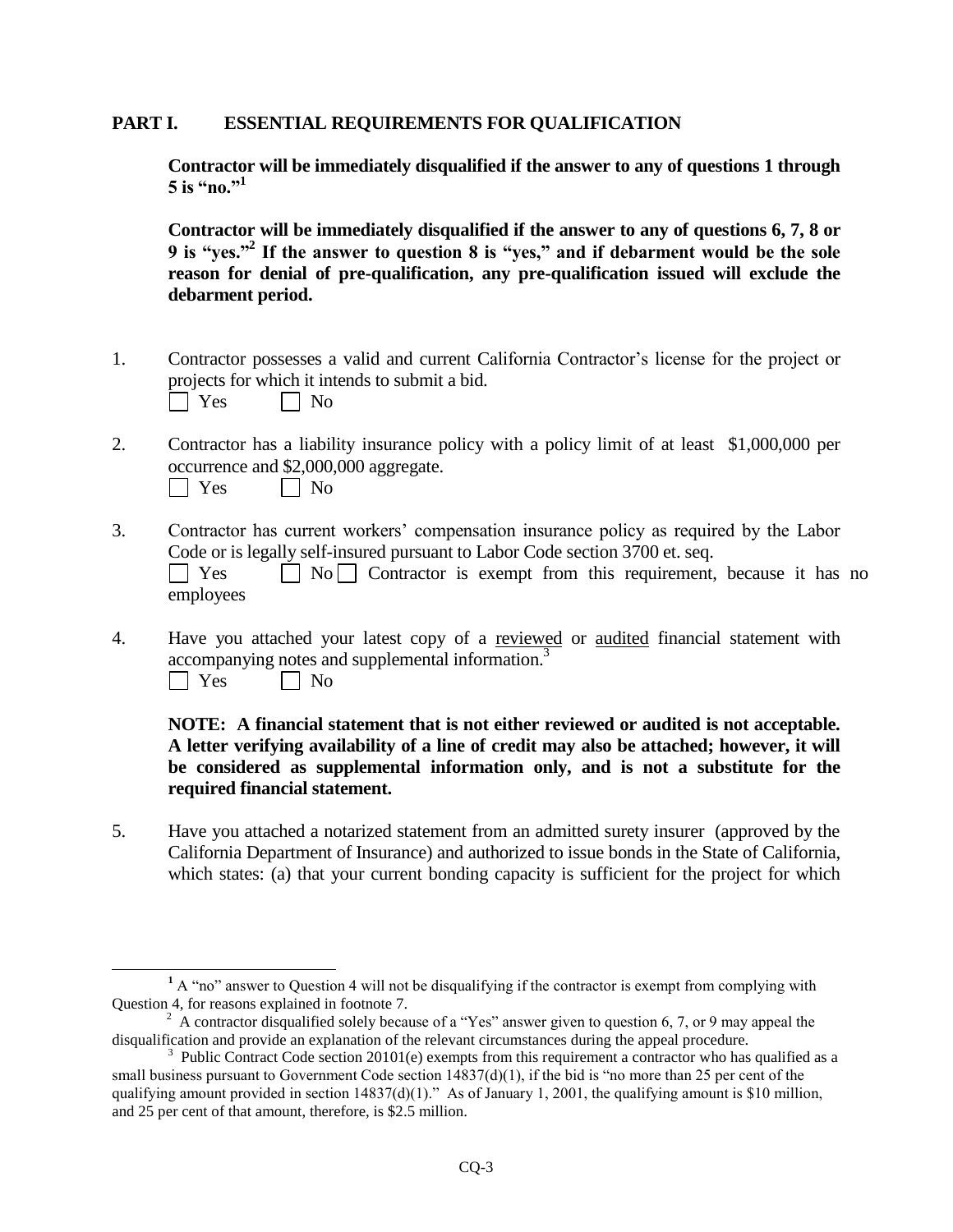| you seek pre-qualification if you are seeking pre-qualification for a single project; or (if you          |  |
|-----------------------------------------------------------------------------------------------------------|--|
| are seeking pre-qualification valid for a year) (b) your current available bonding capacity? <sup>4</sup> |  |
| $\Box$ Yes<br>$\vert$   No                                                                                |  |

**NOTE: Notarized statement must be from the surety company, not an agent or broker.**

- 6. Has your contractor's license been revoked at any time in the last five years?  $\Box$  Yes  $\Box$  No
- 7. Has a surety firm completed a contract on your behalf, or paid for completion because your firm was default terminated by the project owner within the last five (5) years?  $\Box$  Yes  $\Box$  No
- 8. At the time of submitting this pre-qualification form, is your firm ineligible to bid on or be awarded a public works contract, or perform as a subcontractor on a public works contract, pursuant to either Labor Code section 1777.1 or Labor Code section 1777.7?  $\Box$  Yes  $\Box$  No If the answer is "Yes," state the beginning and ending dates of the period of debarment:
- 9. At any time during the last five years, has your firm, or any of its owners or officers been convicted of a crime involving the awarding of a contract of a government construction project, or the bidding or performance of a government contract?  $\bigcap$  Yes  $\bigcap$  No

**<sup>4</sup>** An additional notarized statement from the surety may be requested by *Public Entity* at the time of submission of a bid, if this pre-qualification package is submitted more than 60 days prior to submission of the bid.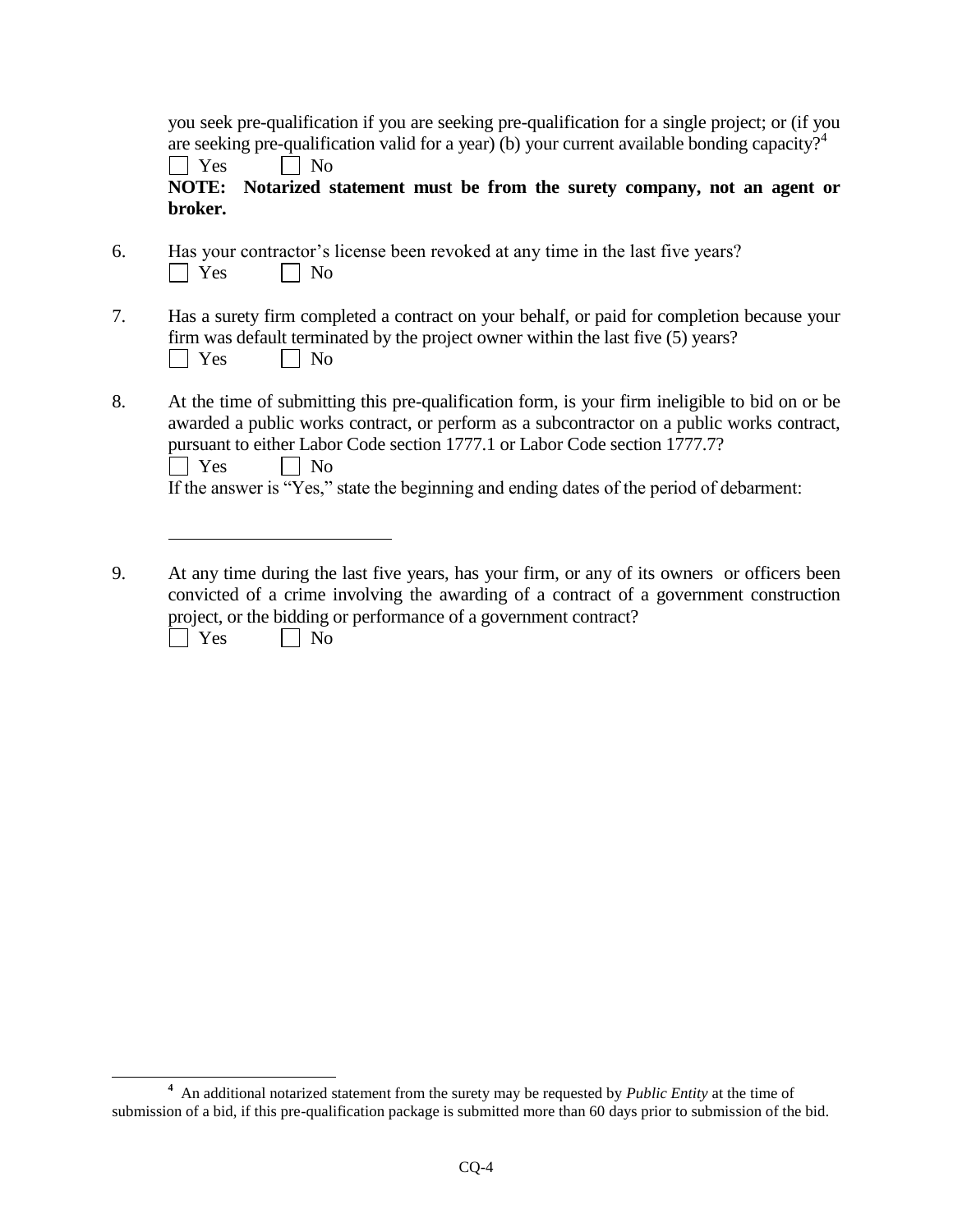## **PART II. ORGANIZATION, HISTORY, ORGANIZATIONAL PERFORMANCE, COMPLIANCE WITH CIVIL AND CRIMINAL LAWS**

## **A. Current Organization and Structure of the Business**

### **For Firms That Are Corporations:**

- 1a. Date incorporated :
- 1b. Under the laws of what state:
- 1c. Provide all the following information for each person who is either (a) an officer of the corporation (president, vice president, secretary, treasurer), or (b) the owner of at least ten per cent of the corporation's stock.

| Name | Position | Years with Co. | % Ownership | Social Security # |
|------|----------|----------------|-------------|-------------------|
|      |          |                |             |                   |
|      |          |                |             |                   |
|      |          |                |             |                   |
|      |          |                |             |                   |
|      |          |                |             |                   |

1d. Identify every construction firm that any person listed above has been associated with (as owner, general partner, limited partner or officer) at any time during the last five years. **NOTE: For this question, "owner" and "partner" refer to ownership of ten per cent or more of the business, or 10 per cent or more of its stock, if the business is a corporation.** 

|               |                          | Dates of Person's Participation |
|---------------|--------------------------|---------------------------------|
| Person's Name | <b>Construction Firm</b> | with Firm                       |
|               |                          |                                 |
|               |                          |                                 |
|               |                          |                                 |
|               |                          |                                 |

## **For Firms That Are Partnerships:**

- 1a. Date of formation:
- 1b. Under the laws of what state:
- 1c. Provide all the following information for each partner who owns 10 per cent or more of the firm.

| Name | Position | Years with Co. | % Ownership | Social Security # |
|------|----------|----------------|-------------|-------------------|
|      |          |                |             |                   |
|      |          |                |             |                   |
|      |          |                |             |                   |
|      |          |                |             |                   |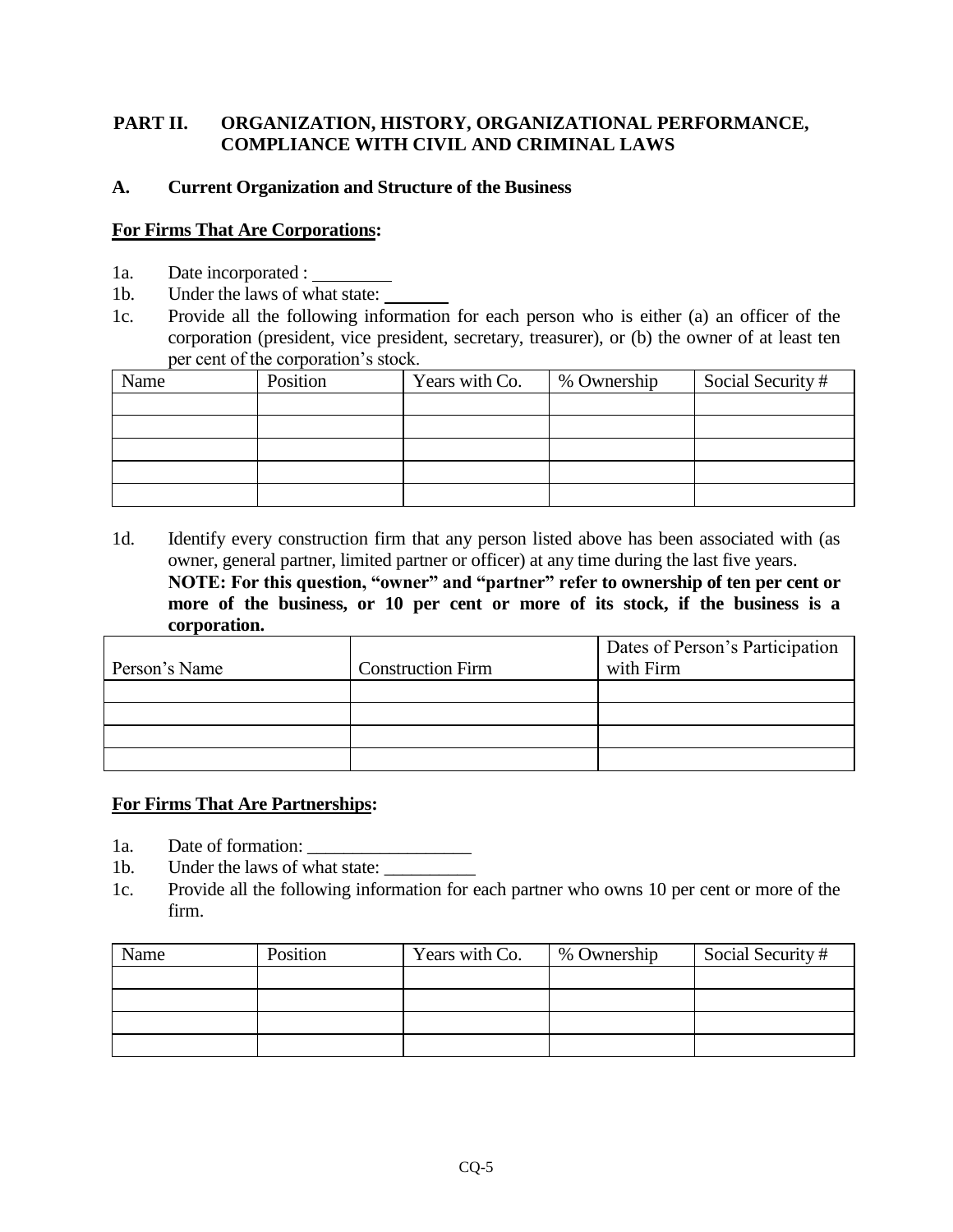1d. Identify every construction company that any partner has been associated with (as owner, general partner, limited partner or officer) at any time during the last five years. **NOTE: For this question, "owner" and "partner" refer to ownership of ten per cent or more of the business, or ten per cent or more of its stock, if the business is a corporation.** 

| Person's Name | <b>Construction Company</b> | Dates of Person's Participation<br>with Company |
|---------------|-----------------------------|-------------------------------------------------|
|               |                             |                                                 |
|               |                             |                                                 |
|               |                             |                                                 |
|               |                             |                                                 |
|               |                             |                                                 |

### **For Firms That Are Sole Proprietorships:**

- 1a. Date of commencement of business.
- 1b. Social security number of company owner.
- 1c. Identify every construction firm that the business owner has been associated with (as owner, general partner, limited partner or officer) at any time during the last five years.

**NOTE: For this question, "owner" and "partner" refer to ownership of ten per cent or more of the business, or ten per cent or more of its stock, if the business is a corporation.** 

|               |                             | Dates of Person's Participation |
|---------------|-----------------------------|---------------------------------|
| Person's Name | <b>Construction Company</b> | with Company                    |
|               |                             |                                 |
|               |                             |                                 |
|               |                             |                                 |
|               |                             |                                 |

## **For Firms That Intend to Make a Bid as Part of a Joint Venture:**

- 1a. Date of commencement of joint venture.
- 1b. Provide all of the following information for each firm that is a member of the joint venture that expects to bid on one or more projects:

| Name of firm | % Ownership of Joint Venture |  |  |
|--------------|------------------------------|--|--|
|              |                              |  |  |
|              |                              |  |  |
|              |                              |  |  |
|              |                              |  |  |

#### **B. History of the Business and Organizational Performance**

2. Has there been any change in ownership of the firm at any time during the last three years? **NOTE: A corporation whose shares are publicly traded is not required to answer this question.**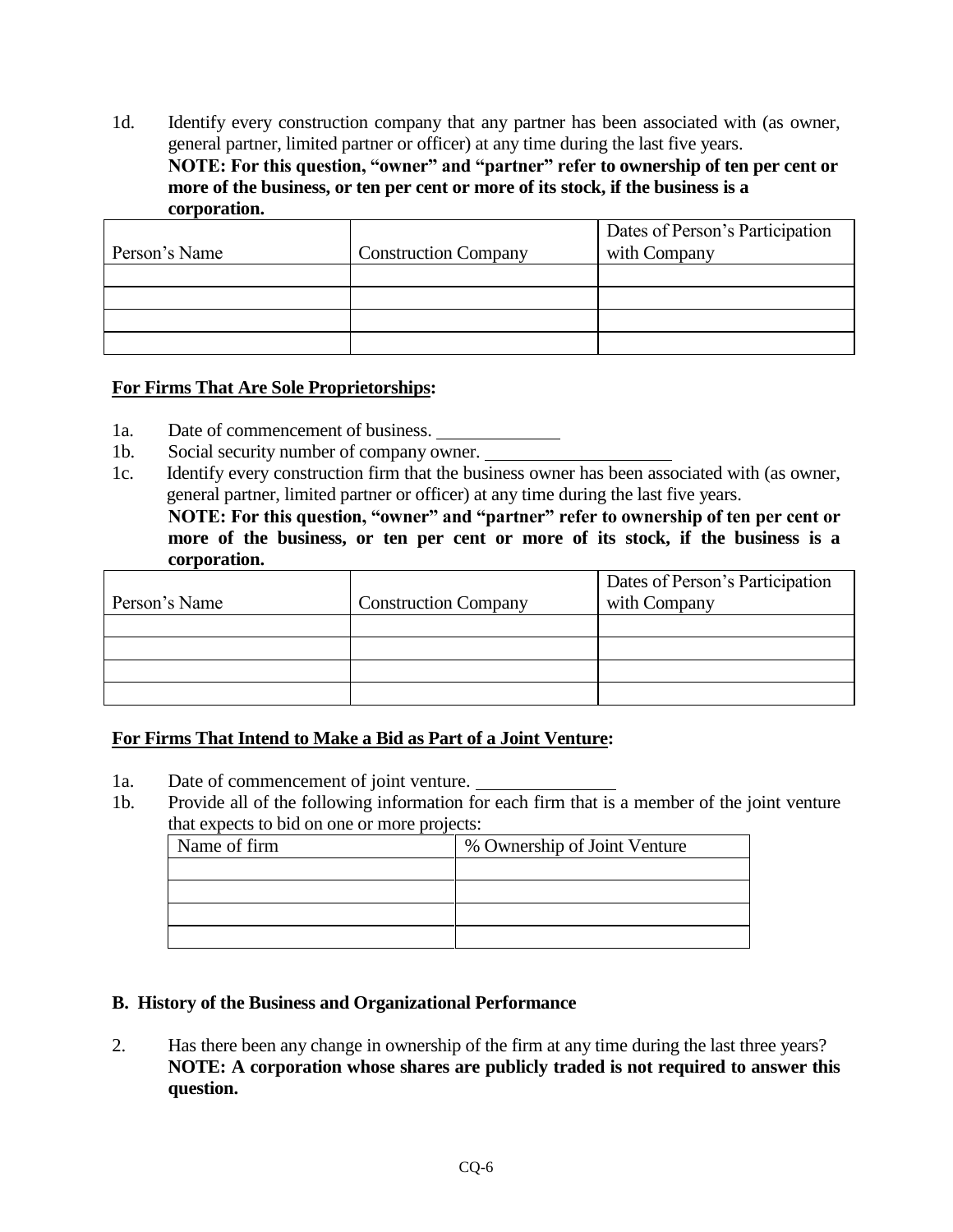$\Box$  Yes  $\Box$  No

If "yes," explain on a separate signed page.

3. Is the firm a subsidiary, parent, holding company or affiliate of another construction firm? **NOTE: Include information about other firms if one firm owns 50 per cent or more of another, or if an owner, partner, or officer of your firm holds a similar position in another firm.**

 $\Box$  Yes  $\Box$  No

If "yes," explain on a separate signed page.

- 4. Are any corporate officers, partners or owners connected to any other construction firms. **NOTE: Include information about other firms if an owner, partner, or officer of your firm holds a similar position in another firm.**   $\Box$  Yes  $\Box$  No If "yes," explain on a separate signed page.
- 5. State your firm's gross revenues for each of the last three years:
- 6. How many years has your organization been in business in California as a contractor under your present business name and license number? years
- 7. Is your firm currently the debtor in a bankruptcy case?  $\Box$  Yes  $\Box$  No If "yes," please attach a copy of the bankruptcy petition, showing the case number, and the date on which the petition was filed.
- 8. Was your firm in bankruptcy at any time during the last five years? (This question refers only to a bankruptcy action that was not described in answer to question 7, above)  $\Box$  Yes  $\Box$  No

If "yes," please attach a copy of the bankruptcy petition, showing the case number and the date on which the petition was filed, and a copy of the Bankruptcy Court's discharge order, or of any other document that ended the case, if no discharge order was issued.

## **Licenses**

9. List all California construction license numbers, classifications and expiration dates of the California contractor licenses held by your firm:

\_\_\_\_\_\_\_\_\_\_\_\_\_\_\_\_\_\_\_\_\_\_\_\_\_\_\_\_\_\_\_\_\_\_\_\_\_\_\_\_\_\_\_\_\_\_\_\_

\_\_\_\_\_\_\_\_\_\_\_\_\_\_\_\_\_\_\_\_\_\_\_\_\_\_\_\_\_\_\_\_\_\_\_\_\_\_\_\_\_\_\_\_\_\_\_\_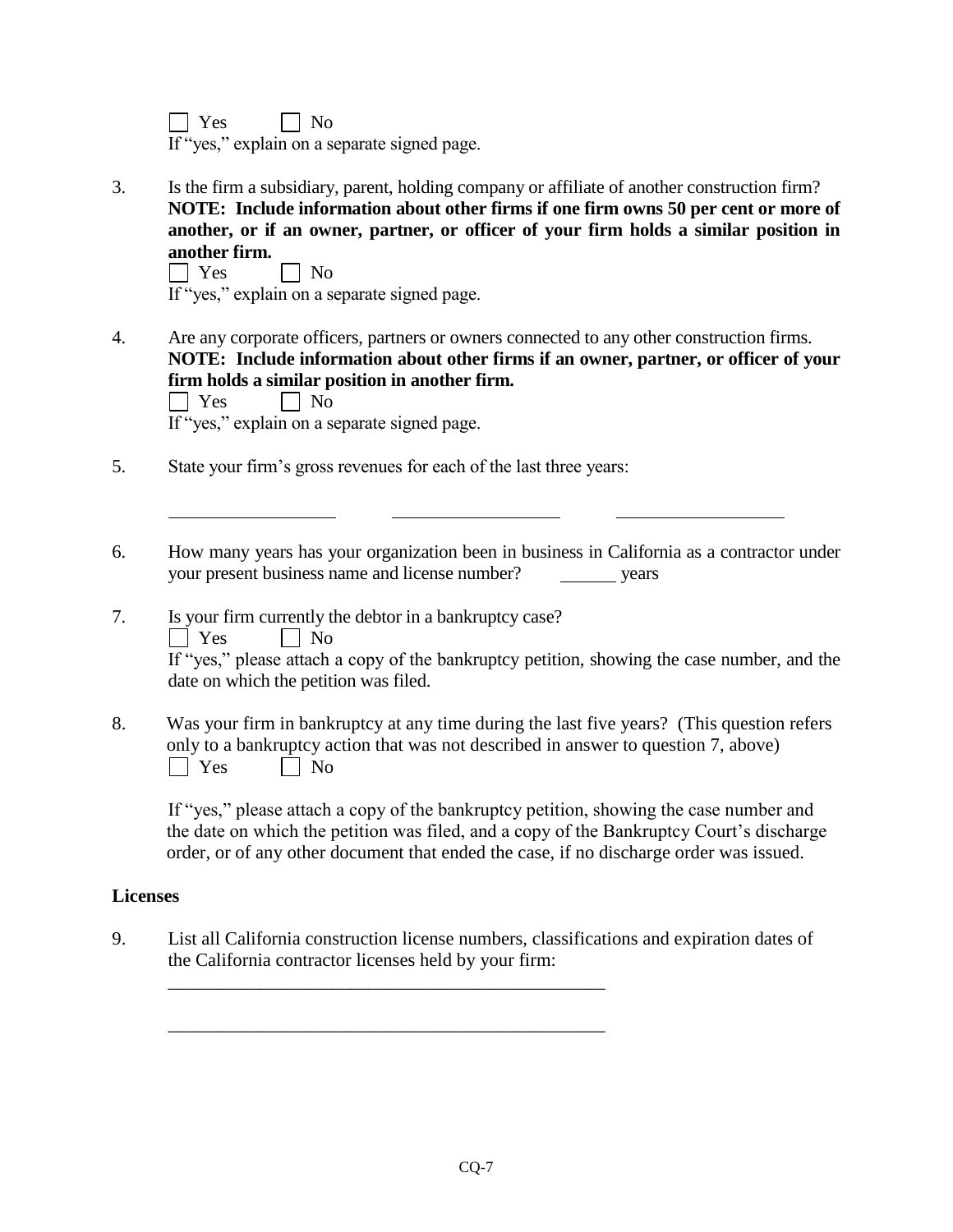10. If any of your firm's license(s) are held in the name of a corporation or partnership, list below the names of the qualifying individual(s) listed on the CSLB records who meet(s) the experience and examination requirements for each license.  $\overline{\phantom{a}}$  , we can assume that the contract of  $\overline{\phantom{a}}$  $\overline{\phantom{a}}$  , we can assume that the contract of  $\overline{\phantom{a}}$ 11. Has your firm changed names or license number in the past five years?  $\Box$  Yes  $\Box$  No If "yes," explain on a separate signed page, including the reason for the change. 12. Has any owner, partner or (for corporations:) officer of your firm operated a construction firm under any other name in the last five years?  $\Box$  Yes  $\Box$  No If "yes," explain on a separate signed page, including the reason for the change. 13. Has any CSLB license held by your firm or its Responsible Managing Employee (RME) or Responsible Managing Officer (RMO) been suspended within the last five years?<br>  $\Box$  Yes  $\Box$  No  $\Box$  No

If "yes," please explain on a separate signed sheet.

## **Disputes**

14. At any time in the last five years has your firm been assessed and paid liquidated damages after completion of a project under a construction contract with either a public or private owner?

 $\Box$  Yes  $\Box$  No

If yes, explain on a separate signed page, identifying all such projects by owner, owner's address, the date of completion of the project, amount of liquidated damages assessed and all other information necessary to fully explain the assessment of liquidated damages.

15. In the last five years has your firm, or any firm with which any of your company's owners, officers or partners was associated, been debarred, disqualified, removed or otherwise prevented from bidding on, or completing, any government agency or public works project for any reason?

**NOTE: "Associated with" refers to another construction firm in which an owner, partner or officer of your firm held a similar position, and which is listed in response to question 1c or 1d on this form.**

No No

If "yes," explain on a separate signed page. State whether the firm involved was the firm applying for pre-qualification here or another firm. Identify by name of the company, the name of the person within your firm who was associated with that company, the year of the event, the owner of the project, the project and the basis for the action.

16. In the last five years has your firm been denied an award of a public works contract based on a finding by a public agency that your company was not a responsible bidder?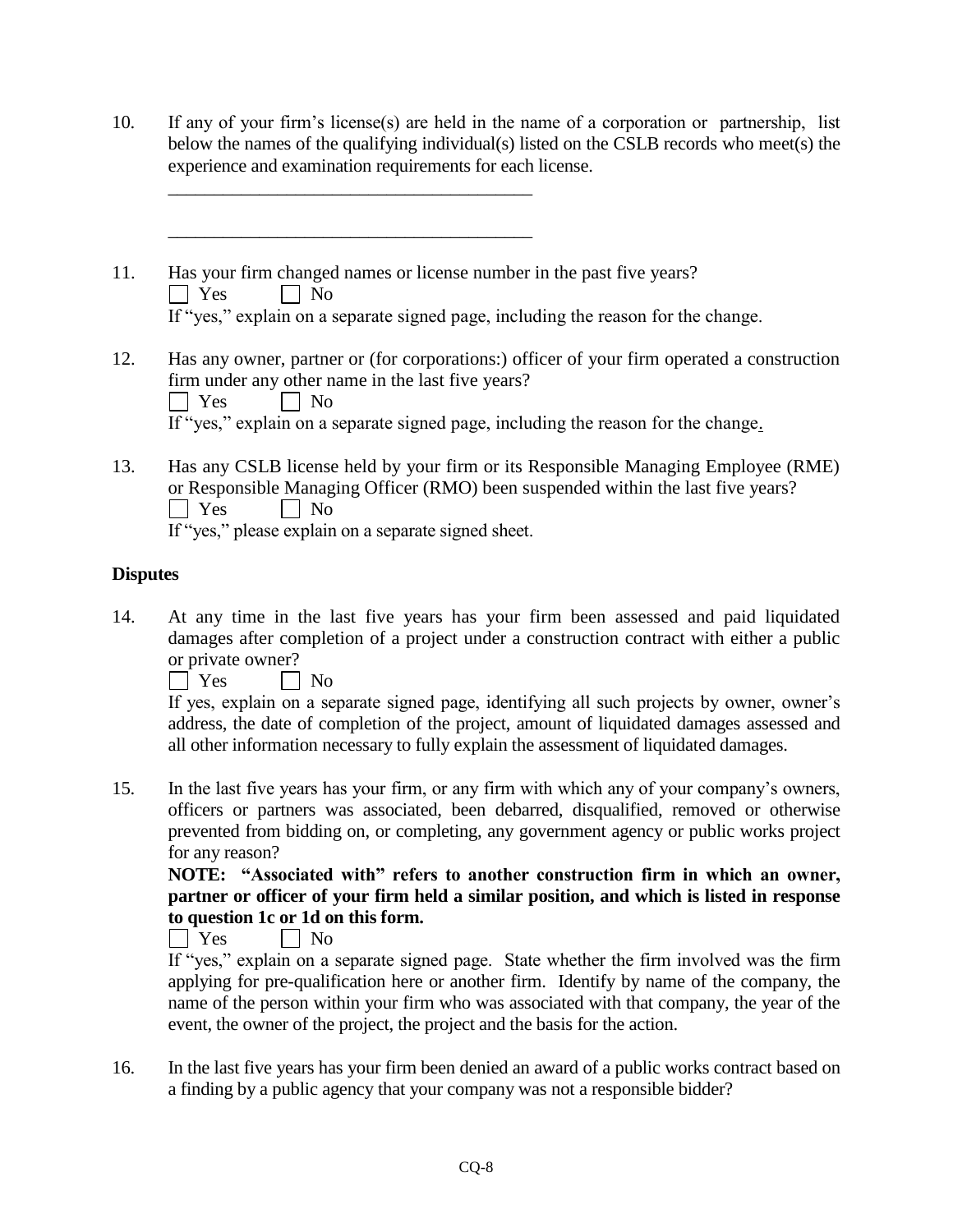

If "yes," explain on a separate signed page. Identify the year of the event, the owner, the project and the basis for the finding by the public agency.

**\* \* \* \* \***

**NOTE: The following two questions refer only to disputes between your firm and the owner of a project. You need not include information about disputes between your firm and a supplier, another contractor, or subcontractor. You need not include information about "pass-through" disputes in which the actual dispute is between a sub-contractor and a project owner. Also, you may omit reference to all disputes about amounts of less than \$50,000.**

17. In the past five years has any claim **against** your firm concerning your firm's work on a construction project been **filed in court or arbitration?**

 $\Box$  Yes  $\Box$  No

If "yes," on separate signed sheets of paper identify the claim(s) by providing the project name, date of the claim, name of the claimant, a brief description of the nature of the claim, the court in which the case was filed and a brief description of the status of the claim (pending or, if resolved, a brief description of the resolution).

18. In the past five years has your firm made any claim against a project owner concerning work on a project or payment for a contract and **filed that claim in court or arbitration**?  $\Box$  Yes  $\Box$  No

If "yes," on separate signed sheets of paper identify the claim by providing the project name, date of the claim, name of the entity (or entities) against whom the claim was filed, a brief description of the nature of the claim, the court in which the case was filed and a brief description of the status of the claim (pending, or if resolved, a brief description of the resolution).

\* \* \* \* \*

19. At any time during the past five years, has any surety company made any payments on your firm's behalf as a result of a default, to satisfy any claims made against a performance or payment bond issued on your firm's behalf, in connection with a construction project, either public or private?

 $\Box$  Yes  $\Box$  No

If "yes," explain on a separate signed page the amount of each such claim, the name and telephone number of the claimant, the date of the claim, the grounds for the claim, the present status of the claim, the date of resolution of such claim if resolved, the method by which such was resolved if resolved, the nature of the resolution and the amount, if any, at which the claim was resolved.

20. In the last five years has any insurance carrier, for any form of insurance, refused to renew the insurance policy for your firm?

 $\Box$  Yes  $\Box$  No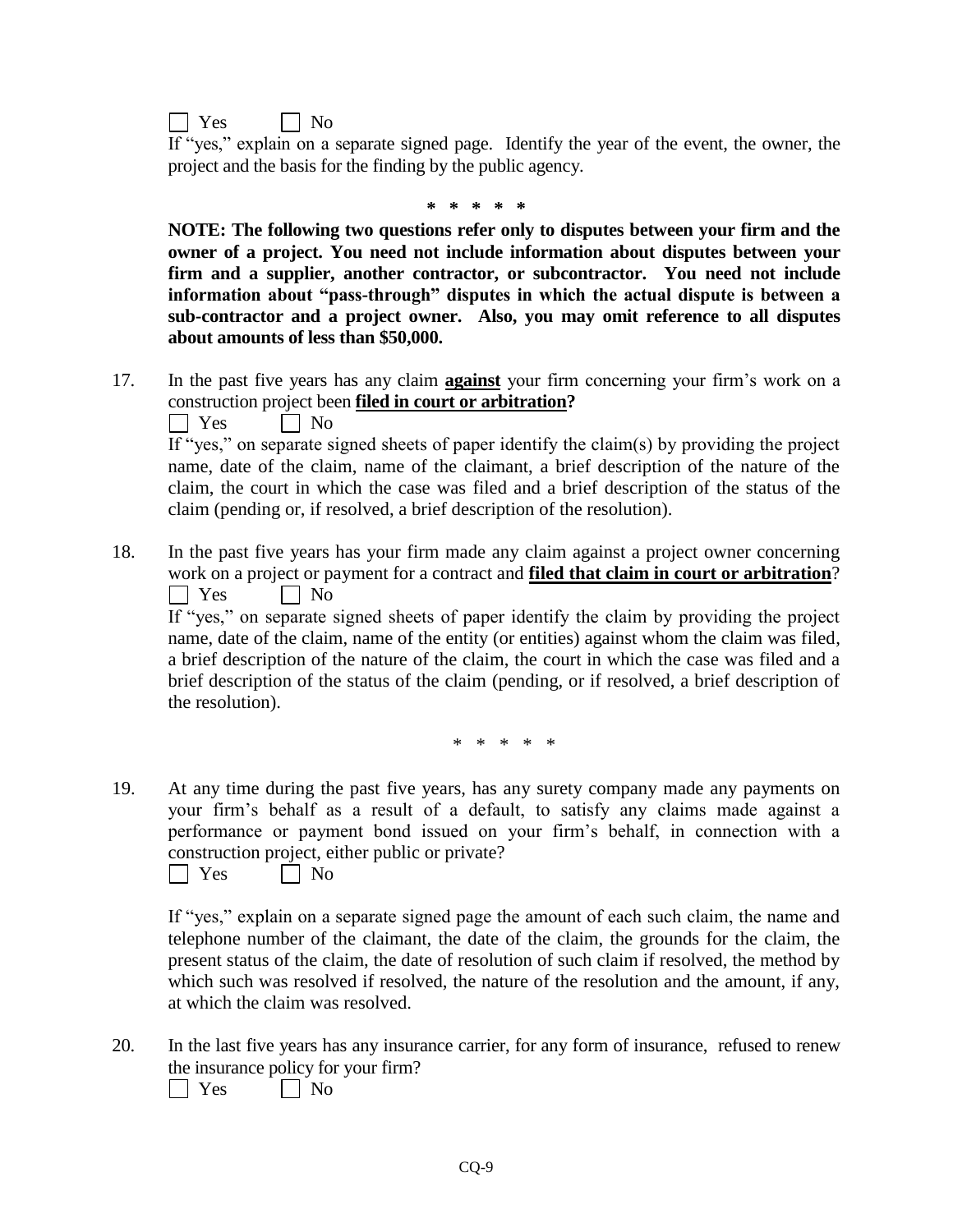If "yes," explain on a separate signed page. Name the insurance carrier, the form of insurance and the year of the refusal.

## **Criminal Matters and Related Civil Suits**

21. Has your firm or any of its owners, officers or partners ever been found liable in a civil suit or found guilty in a criminal action for making any false claim or material misrepresentation to any public agency or entity?

 $\Box$  Yes  $\Box$  No

If "yes," explain on a separate signed page, including identifying who was involved, the name of the public agency, the date of the investigation and the grounds for the finding.

22. Has your firm or any of its owners, officers or partners ever been convicted of a crime involving any federal, state, or local law related to construction?

 $\Box$  Yes  $\Box$  No

If "yes," explain on a separate signed page, including identifying who was involved, the name of the public agency, the date of the conviction and the grounds for the conviction.

23. Has your firm or any of its owners, officers or partners ever been convicted of a federal or state crime of fraud, theft, or any other act of dishonesty?

| Yes |  |  | No |
|-----|--|--|----|
|     |  |  |    |

If "yes," identify on a separate signed page the person or persons convicted, the court (the county if a state court, the district or location of the federal court), the year and the criminal conduct.

## **Bonding**

24. Bonding capacity: Provide documentation from your surety identifying the following:

Name of bonding company/surety:

Name of surety agent, address and telephone number:

25. If your firm was required to pay a premium of more than one per cent for a performance and payment bond on any project(s) on which your firm worked at any time during the last three years, state the percentage that your firm was required to pay. You may provide an explanation for a percentage rate higher than one per cent, if you wish to do so.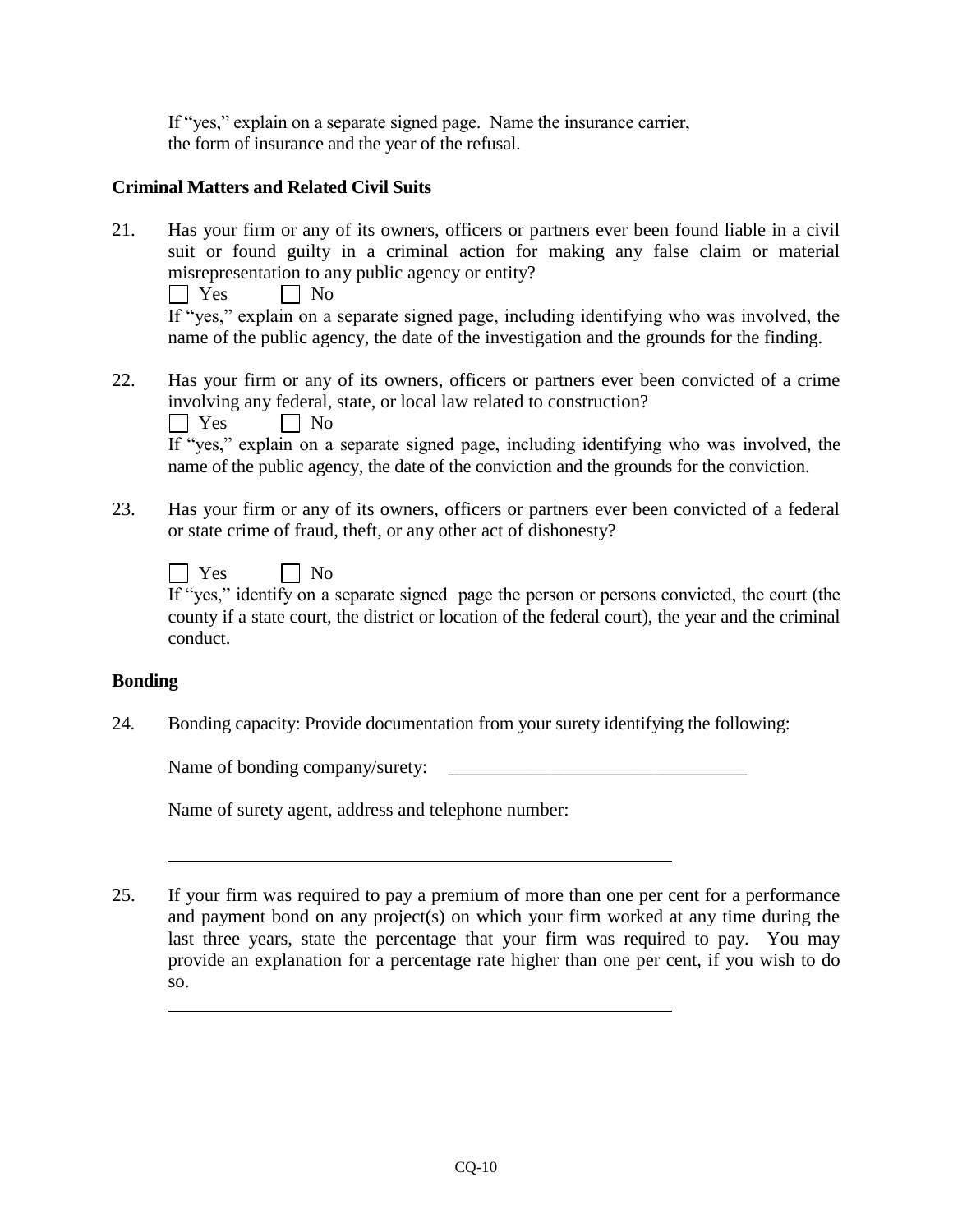26. List all other sureties (name and full address) that have written bonds for your firm during the last five years, including the dates during which each wrote the bonds:

27. During the last five years, has your firm ever been denied bond coverage by a surety company, or has there ever been a period of time when your firm had no surety bond in place during a public construction project when one was required? YesNo If yes, provide details on a separate signed sheet indicating the date when your firm was denied coverage and the name of the company or companies which denied coverage; and the period during which you had no surety bond in place.

## **C. Compliance with Occupational Safety and Health Laws and with Other Labor Legislation Safety**

28. Has CAL OSHA cited and assessed penalties against your firm for any "serious," "willful" or "repeat" violations of its safety or health regulations in the past five years?

## **NOTE: If you have filed an appeal of a citation, and the Occupational Safety and Health Appeals Board has not yet ruled on your appeal, you need not include information about it.**

No No

If "yes," attached a separate signed page describing the citations, including information about the dates of the citations, the nature of the violation, the project on which the citation(s) was or were issued, the amount of penalty paid, if any. If the citation was appealed to the Occupational Safety and Health Appeals Board and a decision has been issued, state the case number and the date of the decision.

29. Has the federal Occupational Safety and Health Administration cited and assessed penalties against your firm in the past five years?

## **NOTE: If you have filed an appeal of a citation and the Appeals Board has not yet ruled on your appeal, or if there is a court appeal pending, you need not include information about the citation.**

 $\vert$  Yes  $\vert$  No

If "yes," attach a separate signed page describing each citation.

30. Has the EPA or any Air Quality Management District or any Regional Water Quality Control Board cited and assessed penalties against either your firm or the owner of a project on which your firm was the contractor, in the past five years?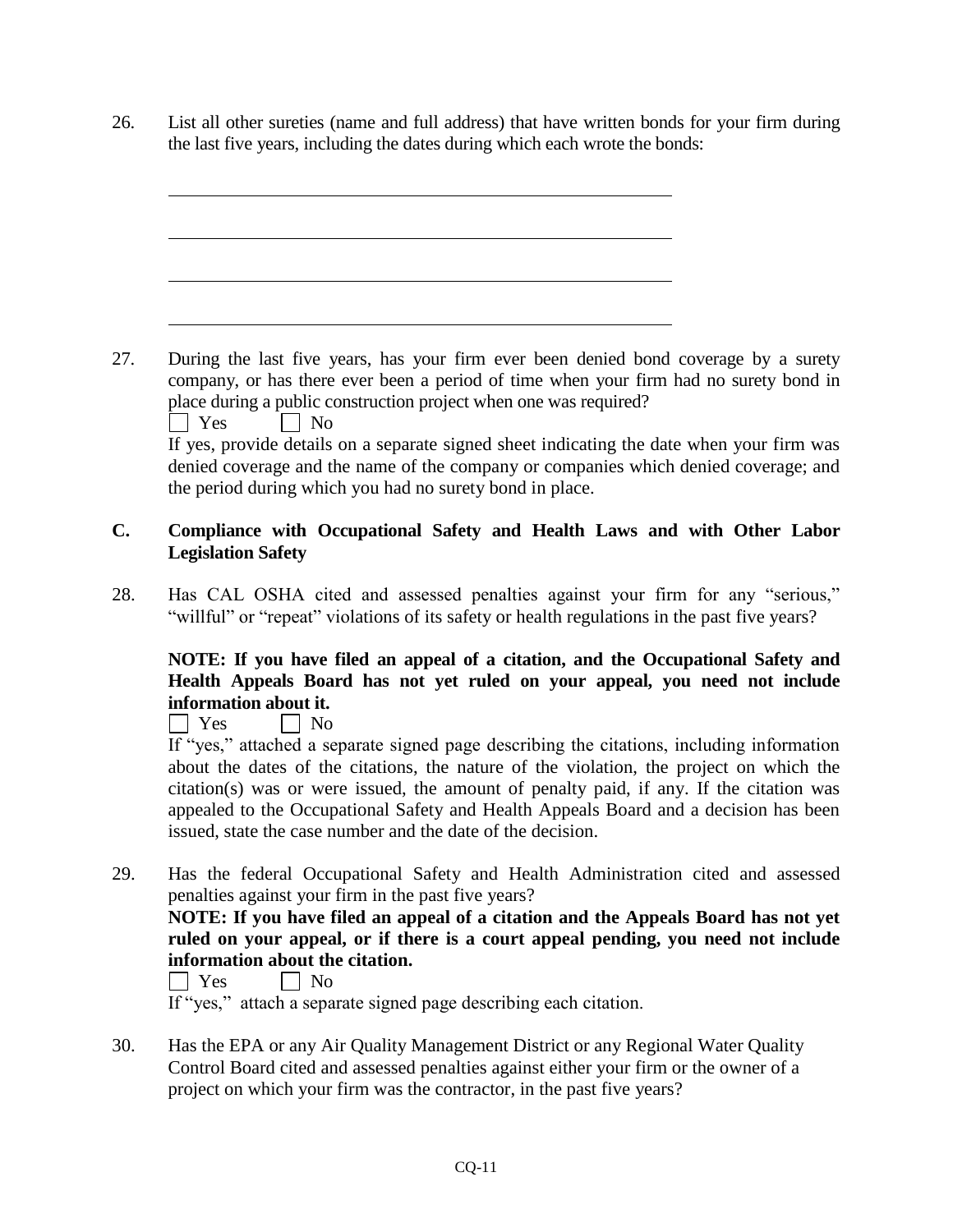| NOTE: If you have filed an appeal of a citation and the Appeals Board has not yet |
|-----------------------------------------------------------------------------------|
| ruled on your appeal, or if there is a court appeal pending, you need not include |
| information about the citation.                                                   |
|                                                                                   |

 $\Box$  Yes  $\Box$  No If "yes," attach a separate signed page describing each citation.

- 31. How often do you require documented safety meetings to be held for construction employees and field supervisors during the course of a project?
- 32. List your firm's Experience Modification Rate (EMR) (California workers' compensation insurance) for each of the past three premium years: **NOTE: An Experience Modification Rate is issued to your firm annually by your workers' compensation insurance carrier.**

Current year:

Previous year:

Year prior to previous year:

If your EMR for any of these three years is or was 1.00 or higher you may, if you wish, attach a letter of explanation.

33. Within the last five years has there ever been a period when your firm had employees but was without workers' compensation insurance or state-approved self-insurance?

No No

If "yes," please explain the reason for the absence of workers' compensation insurance on a separate signed page. If "No," please provide a statement by your current workers' compensation insurance carrier that verifies periods of workers' compensation insurance coverage for the last five years. (If your firm has been in the construction business for less than five years, provide a statement by your workers' compensation insurance carrier verifying continuous workers' compensation insurance coverage for the period that your firm has been in the construction business.)

#### **Prevailing Wage and Apprenticeship Compliance Record**

34. Has there been more than one occasion during the last five years in which your firm was required to pay either back wages or penalties for your own firm's failure to comply with the **state's** prevailing wage laws?

NOTE: This question refers only to your own firm's violation of prevailing wage laws, not to violations of the prevailing wage laws by a subcontractor.

 $\Box$  Yes  $\Box$  No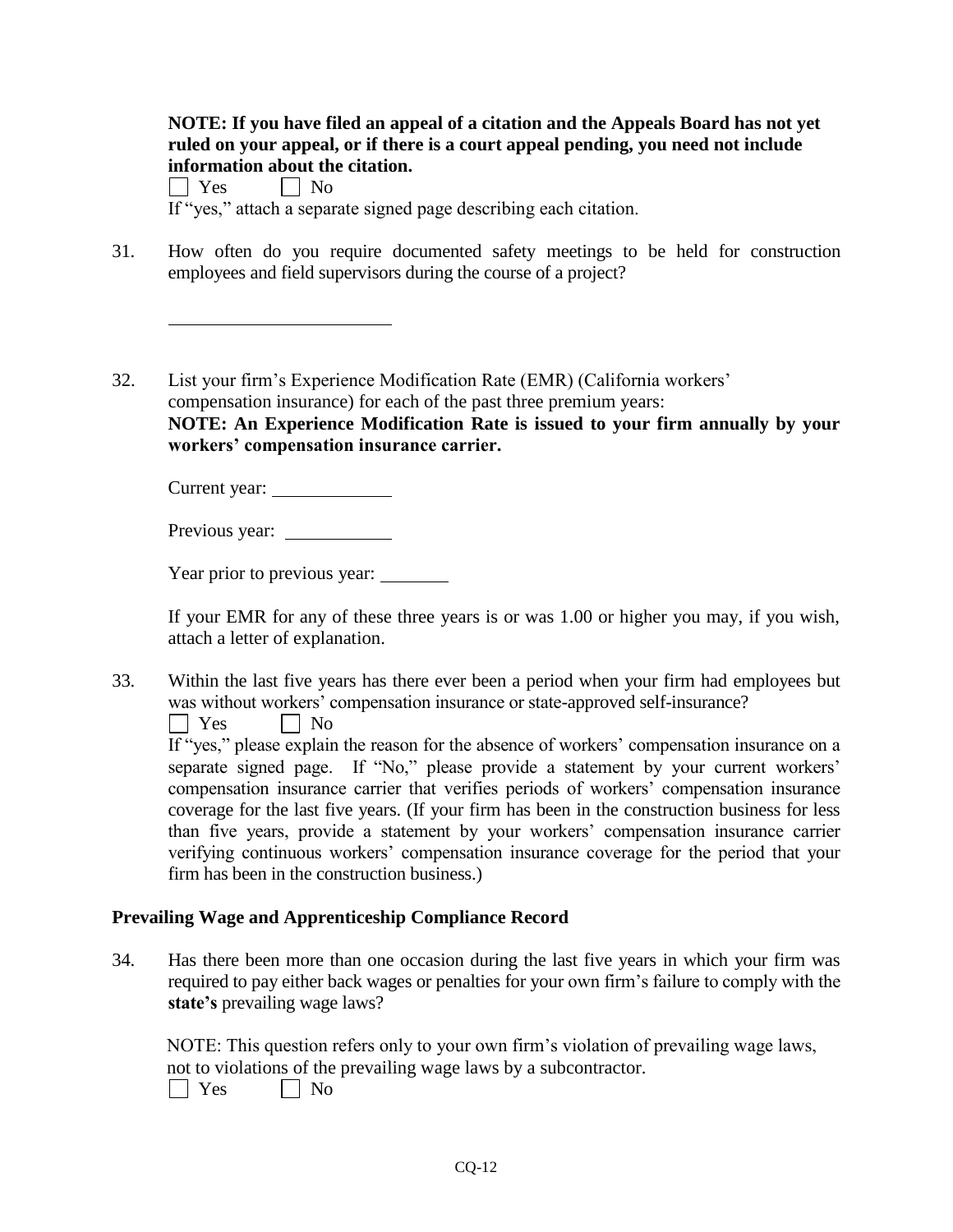If "yes," attach a separate signed page or pages, describing the nature of each violation, identifying the name of the project, the date of its completion, the public agency for which it was constructed; the number of employees who were initially underpaid and the amount of back wages and penalties that you were required to pay.

35. During the last five years, has there been more than one occasion in which your own firm has been penalized or required to pay back wages for failure to comply with the **federal** Davis-Bacon prevailing wage requirements?

 $\Box$  Yes  $\Box$  No

If "yes," attach a separate signed page or pages describing the nature of the violation, identifying the name of the project, the date of its completion, the public agency for which it was constructed; the number of employees who were initially underpaid, the amount of back wages you were required to pay along with the amount of any penalty paid.

- 36. Provide the **name, address and telephone number** of the apprenticeship program (approved by the California Apprenticeship Council) from whom you intend to request the dispatch of apprentices to your company for use on any public work project for which you are awarded a contract by *[Public Entity].*
- 37. If your firm operates its own State-approved apprenticeship program:
	- (a) Identify the craft or crafts in which your firm provided apprenticeship training in the past year.
	- (b) State the year in which each such apprenticeship program was approved, and attach evidence of the most recent California Apprenticeship Council approval(s) of your apprenticeship program(s).
	- (c) State the number of individuals who were employed by your firm as apprentices at any time during the past three years in each apprenticeship and the number of persons who, during the past three years, completed apprenticeships in each craft while employed by your firm.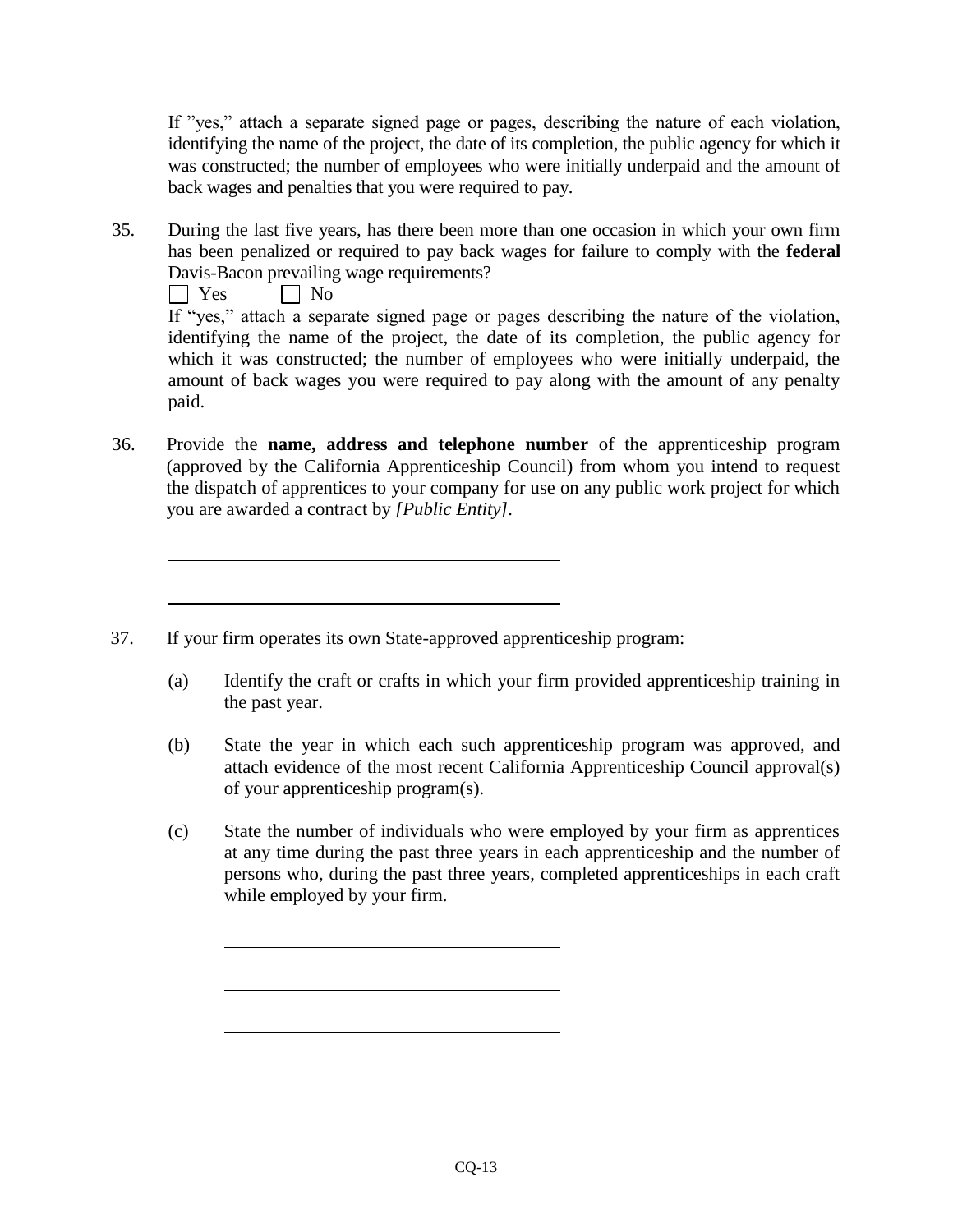38. At any time during the last five years, has your firm been found to have violated any provision of California apprenticeship laws or regulations, or the laws pertaining to use of apprentices on public works?

**NOTE: You may omit reference to any incident that occurred prior to January 1, 1998, if the violation was by a subcontractor and your firm, as general contractor on a project, had no knowledge of the subcontractor's violation at the time they occurred.** 

 $\Box$  Yes  $\Box$  No If "yes," provide the date(s) of such findings, and attach copies of the Department's final decision(s).

## **PART III. RECENT CONSTRUCTION PROJECTS COMPLETED**

39. Contractor shall provide information about its six most recently completed public works projects and its three largest completed private projects within the last three years.<sup>5</sup> Names and references must be current and verifiable. Use separate sheets of paper that contain all of the following information:

Project Name:

Location:

Owner:

Owner Contact (name and current phone number):

Architect or Engineer:

Architect or Engineer Contact (name and current phone number):

Construction Manager (name and current phone number):

 $\overline{a}$  $<sup>5</sup>$  If you wish, you may, using the same format, also provide information about other projects that you have</sup> completed that are similar to the project(s) for which you expect to bid.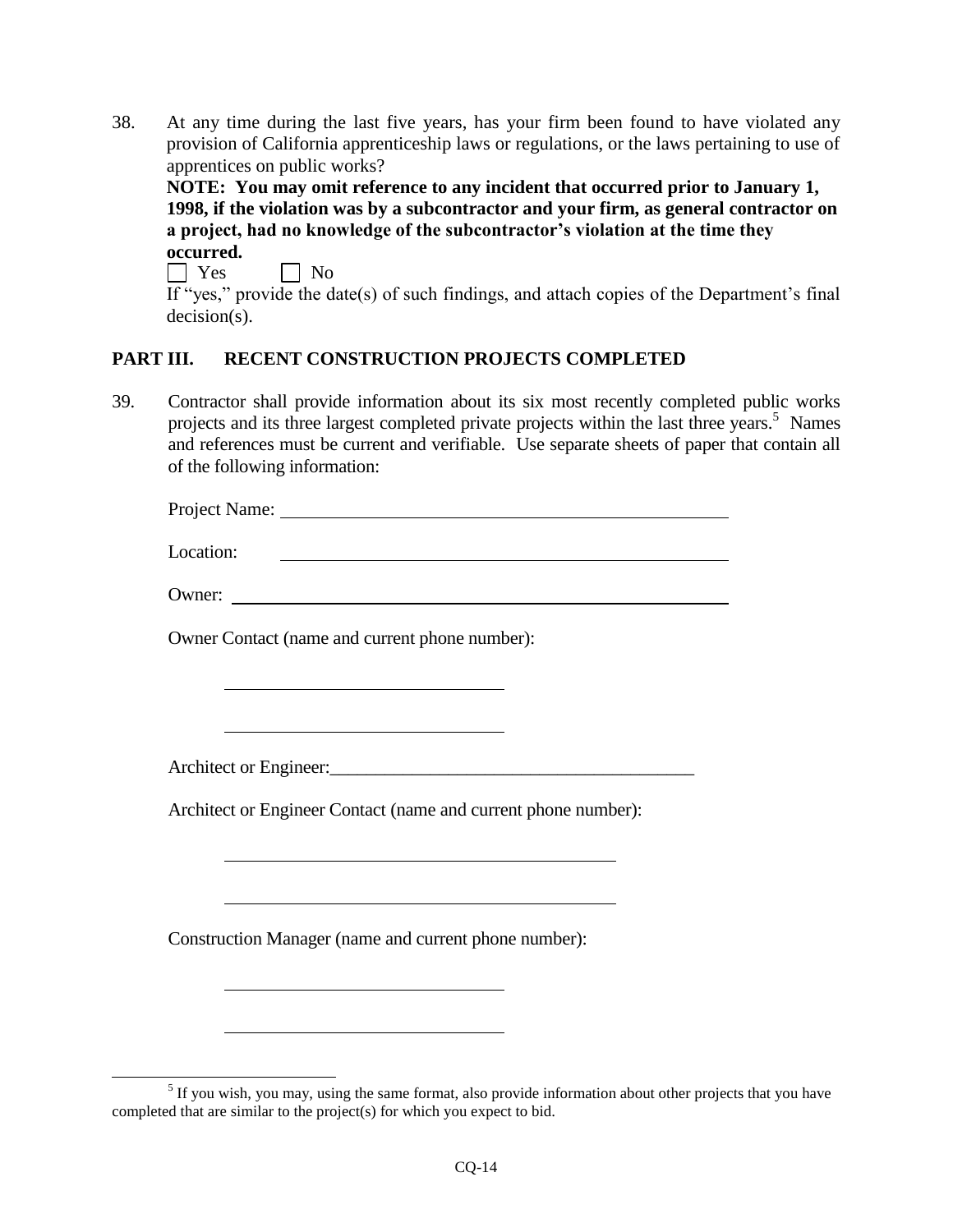Description of Project, Scope of Work Performed:

| Total Value of Construction (including change orders): |  |
|--------------------------------------------------------|--|
|                                                        |  |
| Time Extensions Granted (number of days):              |  |
|                                                        |  |
|                                                        |  |

\* \* \* \* \* \* \*

I, the undersigned, certify and declare that I have read all the foregoing answers to this prequalification questionnaire and know their contents. The matters stated in the questionnaire answers are true of my own knowledge and belief, except as to those matters stated on information and belief, and as to those matters I believe them to be true. I declare under penalty of perjury under the laws of the State of California, that the foregoing is correct.

Dated: \_\_\_\_\_\_\_\_\_\_\_\_\_\_\_\_\_\_\_\_\_\_\_\_\_

(Name)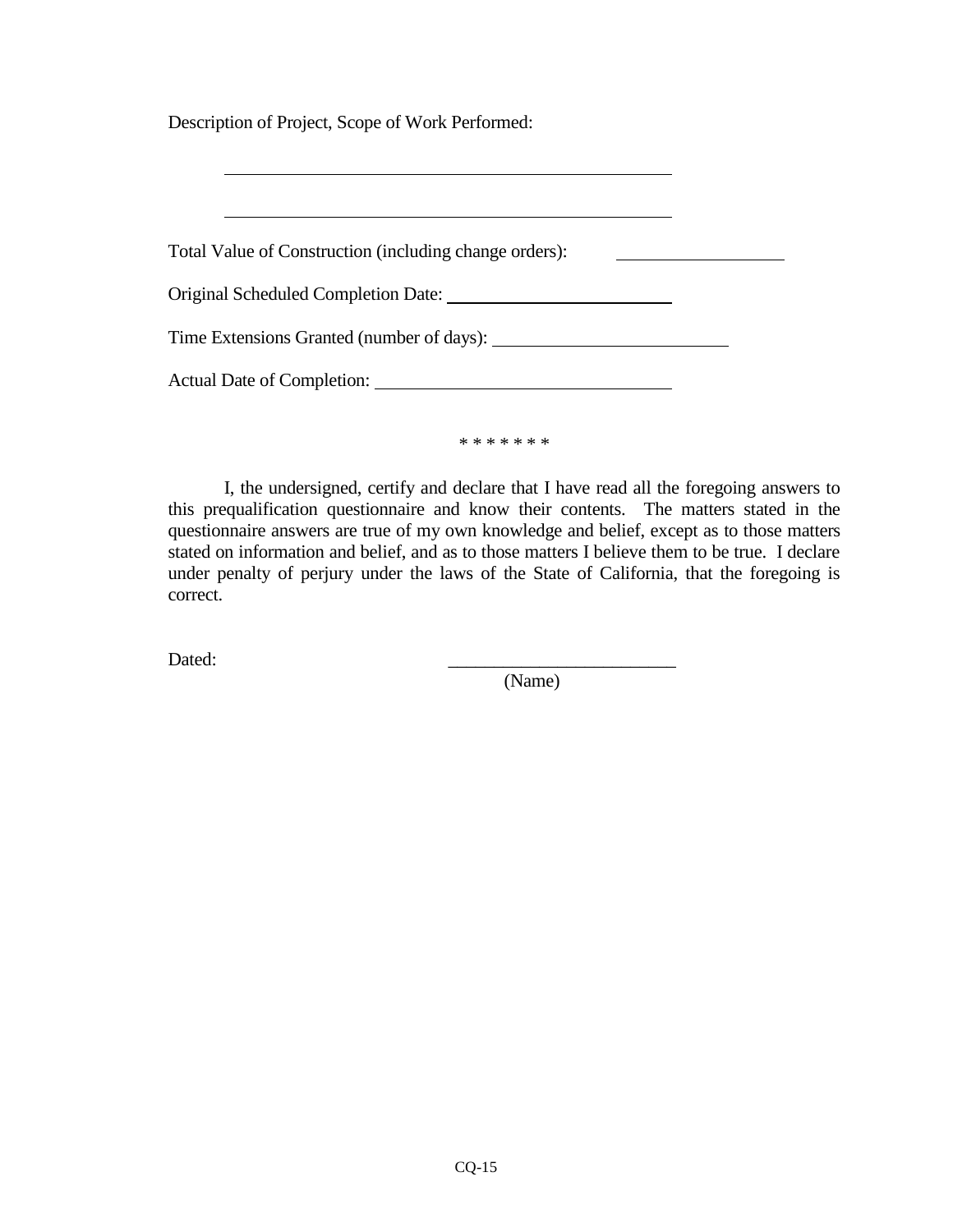# **A LIST OF THE SCORABLE QUESTIONS AND THE SCORING INSTRUCTIONS**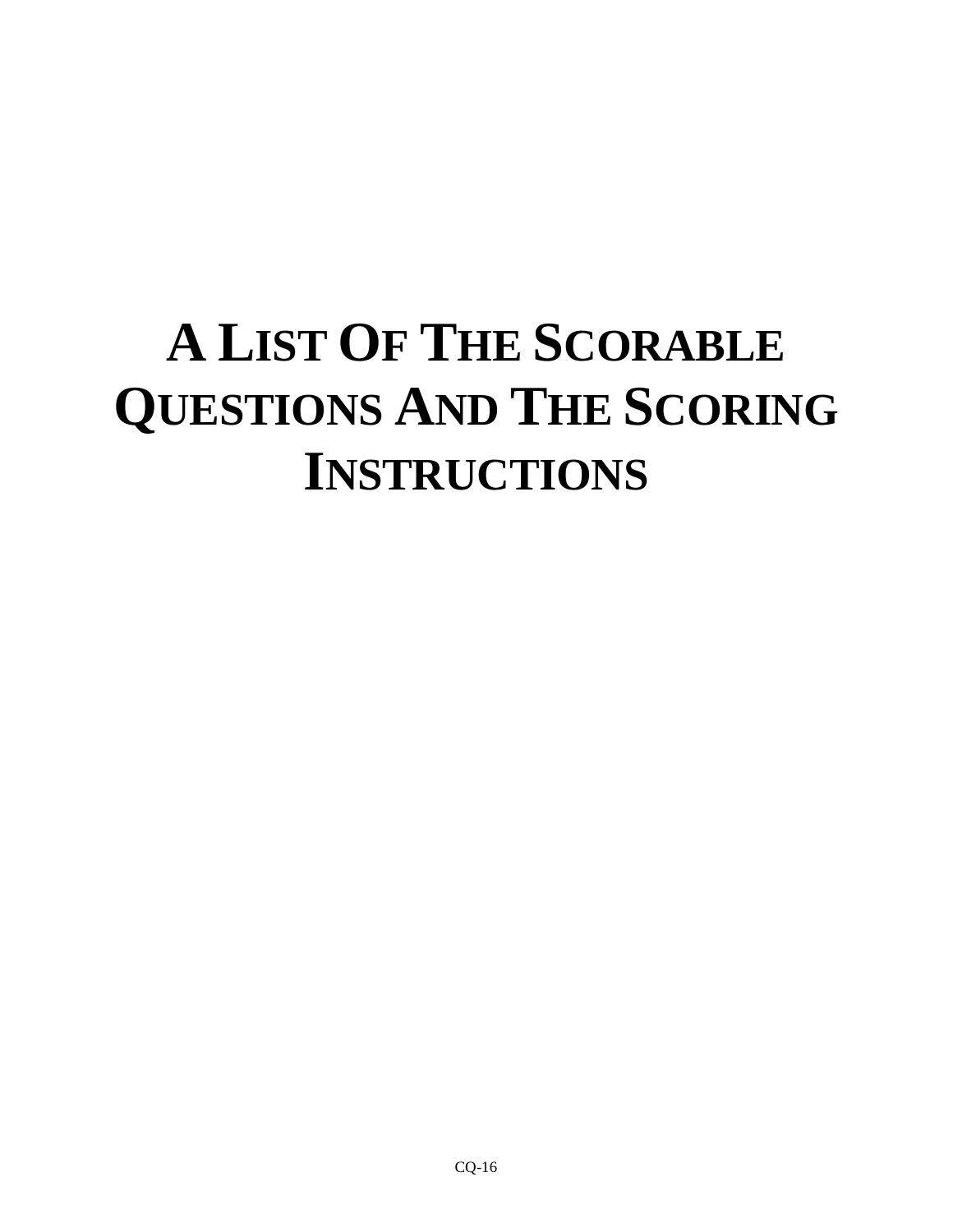## **A LIST OF THE SCORABLE QUESTIONS AND THE SCORING INSTRUCTIONS**

The scorable questions arise in three different areas:

- (I) History of the business and organizational performance;
- (II) Compliance with occupational safety and health laws, workers' compensation and other labor legislation; and
- (III) Completion of recent projects and quality of performance.

The interview questions (interviews by the public agency of project managers on projects completed recently by the contractor) are included in group III. In a pre-qualification procedure for a single project, this last category would also include a scoring of the number of recently completed projects that are similar to the project on which prequalification is at issue. However, scoring linked to the similarity of past projects would **probably not be possible or useful** if the public agency as part of a procedure to prequalify contractors for an extended period.

**Note:** Not all questions in the questionnaire are scorable; some questions simply ask for information about the contractor firm's structure, officers and history. This document includes only those questions that are "scorable." The question numbers in this document are the numbers used in the questionnaire. Thus, the questions included here begin with question number 6, and there are a few breaks in the numerical sequence.

## **The Scores Needed for Prequalification**

To prequalify, a contractor would be required to have a passing grade within each of the three large categories referred to above.

For Section I, "History of the business and organizational performance," DIR recommends use of a passing score of **57** on this portion of the questionnaire (of a maximum score of 76 on this portion of the questionnaire).

For Section II, Compliance with occupational safety and health laws, workers' compensation and other labor legislation DIR recommends use of a passing score of **38**  on this portion of the questionnaire (of a maximum score of 53 points on this portion of the questionnaire).

Section III, Completion of recent projects and quality of performance, includes a series of interview questions, and may also include questions about recently completed (public or private) construction projects. For the interview questions, DIR recommends that a public agency interview project managers for the owners of two completed projects. DIR recommends a scoring system that would allow a maximum score of 120 points for each interview. For these questions, DIR recommends qualification for a contractor whose score on each of two interviews is 72 points or more; a denial of pre-qualification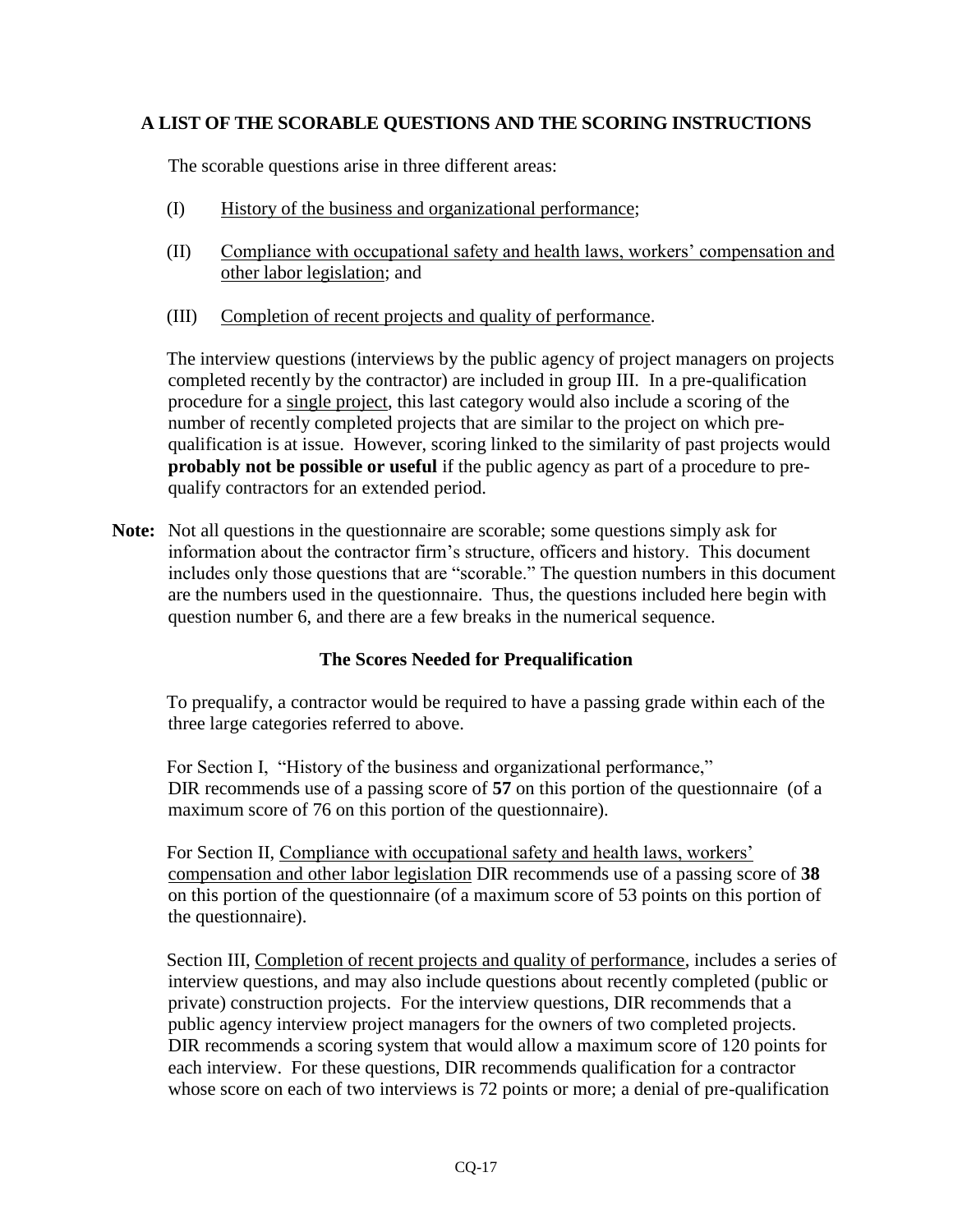for a contractor whose score on either interview is less than 55 points; and an additional interview with another reference if the score resulting from one interview is between 55 points and 72 points.

DIR makes no recommendation about how to score a contractor's answers about recently completed past projects. Because of the wide range of projects that a public agency may be planning, and the similarly wide range in the skills, abilities, and experience that a public agency will consider most important for a pending project, it is impossible to propose a useful model scoring system to apply to the answers given about a contractor's completed projects.

## **Questions about History of the Business and Organizational Performance** (16 questions)

1. How many years has your organization been in business in California as a contractor under your present business name and license number? years

*3 years or more = 2 points*   $4 \text{ years} = 3 \text{ points}$  5 years = 4 pts. *6 years or more = 5 points*

2. Is your firm currently the debtor in a bankruptcy case?<br> $\Box$  Yes  $\Box$  No  $\Box$  Yes

*"No" = 3 points" "Yes" = 0 points*

3. Was your firm in bankruptcy any time during the last five years? (This question refers only to a bankruptcy action that was not described in answer to question 7, above).  $\Box$  Yes  $\Box$  No

**"No" = 3 points" "Yes" = 0 points**

4. Has any CSLB license held by your firm or its Responsible Managing Employee (RME) or Responsible Managing Officer (RMO) been suspended within the last five years?  $\Box$  Yes  $\Box$  No

*No = 5 points Yes = 0 points*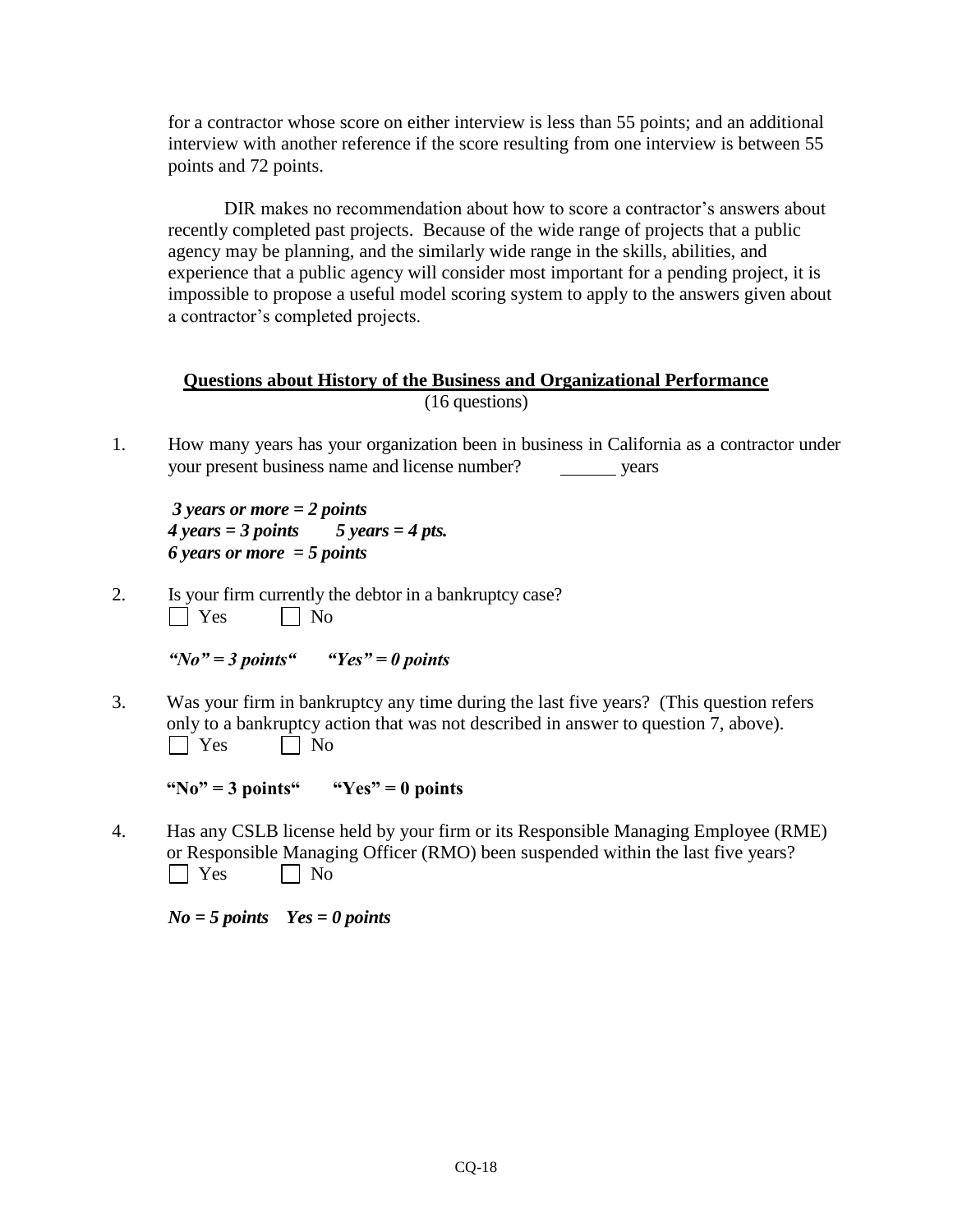5. At any time in the last five years, has your firm been assessed and paid liquidated damages after completion of a project, under a construction contract with either a public or private owner?

 $\Box$  Yes  $\Box$  No

## *No projects with liquidated damages of more than \$50,000, or one project with liquidated damages = 5 points.*

### *Two projects with liquidated damages of more than \$50,000 = 3 points*

### *Any other answer: no points*

6. In the last five years has your firm, or any firm with which any of your company's owners, officers or partners was associated, been debarred, disqualified, removed or otherwise prevented from bidding on, or completing, any government agency or public works project for any reason?

**NOTE: "Associated with" refers to another construction firm in which an owner, partner or officer of your firm held a similar position, and which is listed in response to question 1c or 1d on this form.**

| Y<br>es | No. |
|---------|-----|
|---------|-----|

*No = 5 points Yes = 0 points*

7. In the last five years, has your firm been denied an award of a public works contract based on a finding by a public agency that your company was not a responsible bidder?  $\Box$  Yes  $\Box$  No

*No = 5 points Yes = 0 points*

**\* \* \* \* \***

**NOTE: The following two questions refer only to disputes between your firm and the owner of a project. You need not include information about disputes between your firm and a supplier, another contractor, or subcontractor. You need not include information about "pass-through" disputes in which the actual dispute is between a sub-contractor and a project owner. Also, you may omit reference to all disputes about amounts of less than \$50,000.**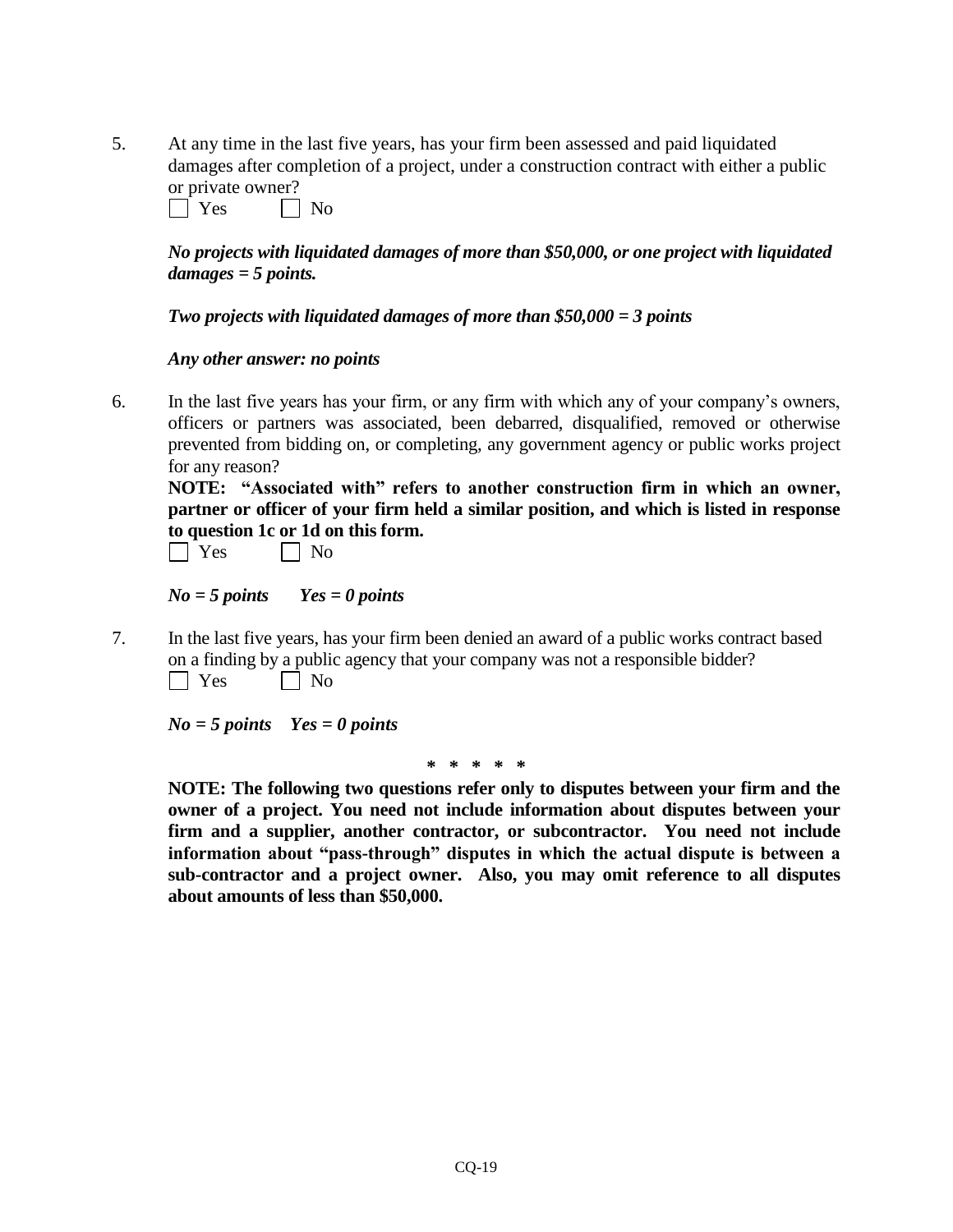8. In the past five years, has any claim **against** your firm concerning your firm's work on a construction project, been **filed in court or arbitration?**

|  | эs |  | Nο |
|--|----|--|----|
|--|----|--|----|

*If the firm's average gross revenue for the last three years was less than \$50 million, scoring is as follows:*

*5 points for either "No" or "Yes" indicating 1 such instance. 3 points for "Yes" indicating 2 such instances. 0 points for "Yes" if more than 2 such instances.*

*If your firm's average gross revenue for the last three years was more than \$50 million, scoring is as follows:*

*5 points for either "No" or "Yes" indicating 1, 2, or 3 such instances. 3 points for "Yes" indicating either 4 or 5 such instances. 0 points for "Yes" if more than 5 such instances.*

9. In the past five years, has your firm made any claim against a project owner concerning work on a project or payment for a contract, and **filed that claim in court or arbitration**?

 $\exists$  Yes  $\Box$  No

*If your firm's average gross revenues for the last three years was less than \$50 million scoring is as follows:*

*5 points for either "No" or "Yes" indicating 1 such instance. 3 points for "Yes" indicating 2 such instances. 0 points for "Yes" if more than 2 such instances.*

*If your firm's average gross revenues for the last three years was more than \$50 million, scoring is as follows:*

*5 points for either "No" or "Yes" indicating 1, 2, or 3 such instances. 3 points for "Yes" indicating either 4 or 5 such instances. 0 points for "Yes" if more than 5 such instances.*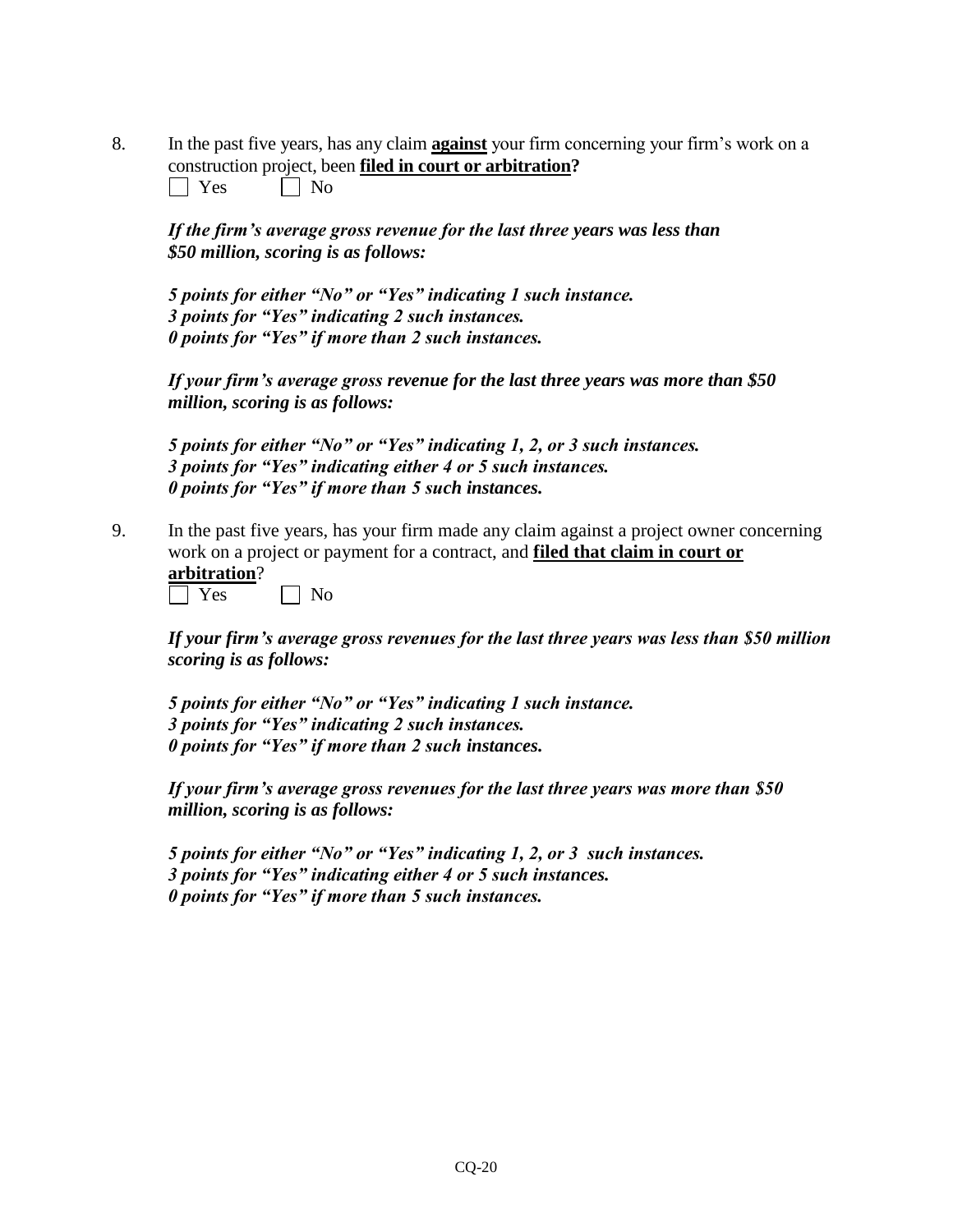10. At any time during the past five years, has any surety company made any payments on your firm's behalf as a result of a default, to satisfy any claims made against a performance or payment bond issued on your firm's behalf in connection with a construction project, either public or private?  $\Box$  Yes  $\Box$  No

*5 points for either "No" or "Yes" indicating 1 such claim. 3 points for "Yes" indicating no more than 2 such claims Subtract five points for "Yes" if more than 2 such claims*

11. In the last five years, has any insurance carrier, for any form of insurance, refused to renew the insurance policy for your firm?  $\Box$  Yes  $\Box$  No

*5 points for either "No" or "Yes" indicating 1 such instance. 3 points for "Yes" indicating 2 such instances. 0 points for "Yes" or if more than 2 such instances.*

12. Has your firm, or any of its owners, officers, or partners ever been found liable in a civil suit, or found guilty in a criminal action, for making any false claim or material misrepresentation to any public agency or entity?

| Yes                     | $\vert$   No                |
|-------------------------|-----------------------------|
| $N_{\alpha} = 5$ noints | $V_{\alpha\alpha} = \alpha$ |

*No = 5 points Yes = subtract 5 points*

13. Has your firm, or any of its owners, officers or partners ever been convicted of a crime involving any federal, state, or local law related to construction?  $\Box$  Yes  $\Box$  No

*No = 5 points Yes = subtract 5 points*

14. Has your firm or any of its owners, officers or partners ever been convicted of a federal or state crime of fraud, theft, or any other act of dishonesty?

 $\Box$  Yes  $\Box$  No

*No = 5 points Yes = subtract 5 points*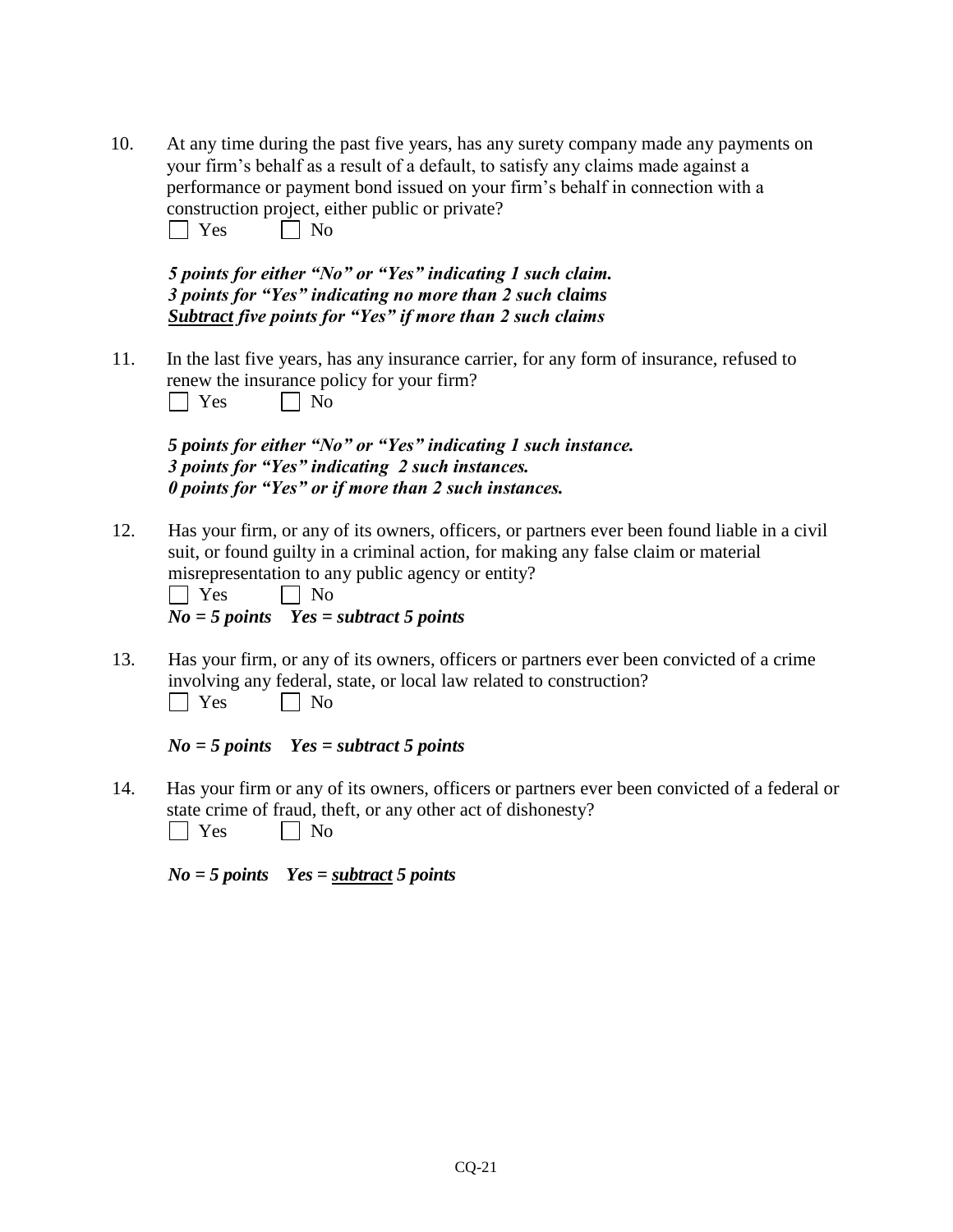15. If your firm was required to pay a premium of more than one per cent for a performance and payment bond on any project(s) on which your firm worked at any time during the last three years, state the percentage that your firm was required to pay. You may provide an explanation for a percentage rate higher than one per cent, if you wish to do so.

\_\_\_\_\_\_\_\_\_\_\_\_\_\_\_\_\_\_%

*5 points if the rate is no more than one per cent 3 points if the rate was no higher than 1.10 per cent. 0 points for any other answer.* 

16. During the last five years, has your firm ever been denied bond credit by a surety company, or has there ever been a period of time when your firm had no surety bond in place during a public construction project when one was required?

| эs |  | Nο |
|----|--|----|
|----|--|----|

*No = 5 points Yes = 0 points*

#### **Questions about compliance with safety, workers compensation, prevailing wage and apprenticeship laws.** (11 questions)

1. Has CAL OSHA cited and assessed penalties against your firm for any "serious," "willful" or "repeat" violations of its safety or health regulations in the past five years?

**Note: If you have filed an appeal of a citation and the Occupational Safety and Health Appeals Board has not yet ruled on your appeal, you need not include information about it.**

 $\Box$  Yes  $\Box$  No

*If the firm's average gross revenues for the last three years was less than \$50 million, scoring is as follows:*

*5 points for either "No" or "Yes" indicating 1 such instance. 3 points for "Yes" indicating 2 such instances. 0 points for "Yes" if more than 2 such instances.*

*If the firm's average gross revenues for the last three years was more than \$50 million, scoring is as follows:*

```
5 points for either "No" or "Yes" indicating 1, 2, or 3 such instances.
3 points for "Yes" indicating either 4 or 5 such instances. 
0 points for "Yes" if more than 5 such instances.
```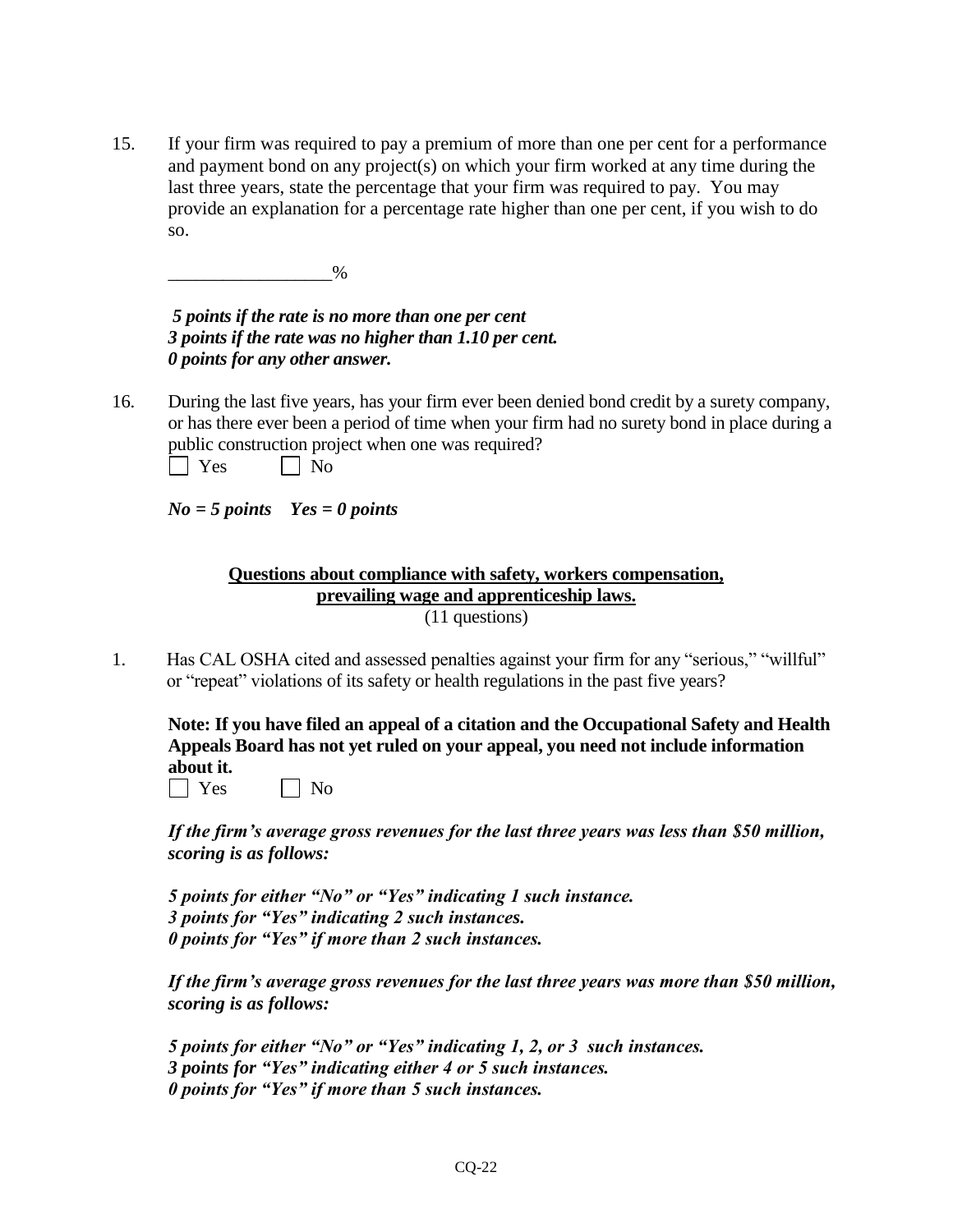2. Has the federal Occupational Safety and Health Administration cited and assessed penalties against your firm in the past five years? **Note: If you have filed an appeal of a citation and the appropriate appeals Board has not yet ruled on your appeal, you need not include information about it.**  $\Box$  Yes  $\Box$  No If yes, attach a separate signed page describing each citation.

*If the firm's average gross revenues for the last three years was less than \$50 million, scoring is as follows:*

*5 points for either "No" or "Yes" indicating 1 such instance. 3 points for "Yes" indicating 2 such instances. 0 points for "Yes" or if more than 2 such instances.*

*If the firm's average gross revenues for the last three years was more than \$50 million, scoring is as follows:*

*5 points for either "No" or "Yes" indicating 1, 2, or 3 such instances. 3 points for "Yes" indicating either 4 or 5 such instances. 0 points for "Yes" if more than 5 such instances.*

3. Has the EPA or any Air Quality Management District or any Regional Water Quality Control Board cited and assessed penalties against either your firm or the owner of a project on which your firm was the contractor, in the past five years? **NOTE: If you have filed an appeal of a citation and the Appeals Board has not yet** 

**ruled on your appeal, or if there is a court appeal pending, you need not include information about the citation.**

No No

*If the firm's average gross revenues for the last three years was less than \$50 million, scoring is as follows:*

*5 points for either "No" or "Yes" indicating 1 such instance. 3 points for "Yes" indicating 2 such instances. 0 points for "Yes" or if more than 2 such instances.*

*If the firm's average gross revenues for the last three years was more than \$50 million, scoring is as follows:*

*5 points for either "No" or "Yes" indicating 1, 2, or 3 such instances. 3 points for "Yes" indicating either 4 or 5 such instances. 0 points for "Yes" if more than 5 such instances.*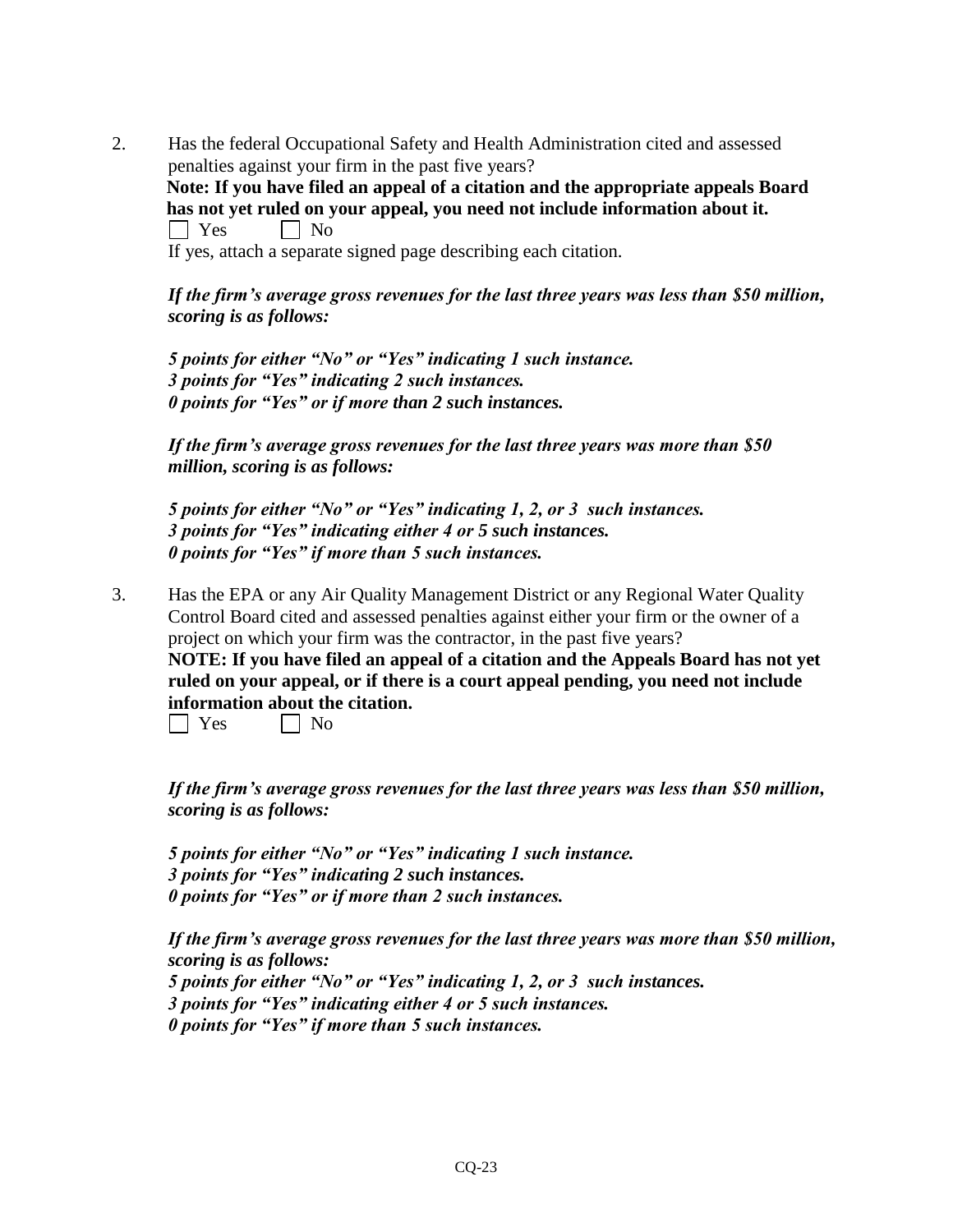4. How often do you require documented safety meetings to be held for construction employees and field supervisors during the course of a project?

*3 points for an answer of once each week or more often. 0 points for any other answer*

 $\overline{\phantom{a}}$  , where  $\overline{\phantom{a}}$  , where  $\overline{\phantom{a}}$  , where  $\overline{\phantom{a}}$ 

5. List your firm's Experience Modification Rate (EMR) (California workers' compensation insurance) for each of the past three premium years: **NOTE: An Experience Modification Rate is issued to your firm annually by your workers' compensation insurance carrier.**

Current year: \_\_\_\_\_\_\_\_\_\_\_\_\_\_\_\_\_\_\_\_ Previous year: Year prior to previous year:

If your EMR for any of these three years is or was 1.00 or higher, you may, if you wish, attach a letter of explanation.

**NOTE: An Experience Modification Rate is issued to your firm annually by your workers' compensation insurance carrier.** 

*5 points for three-year average EMR of .95 or less 3 points for three-year average of EMR of more than .95 but no more than 1.00 0 points for any other EMR*

6. Within the last five years, has there ever been a period when your firm had employees but was without workers' compensation insurance or state-approved self-insurance?  $\Box$  Yes  $\Box$  No

*5 points for either "No" or "Yes" indicating 1 such instance. 0 points for any other answer.*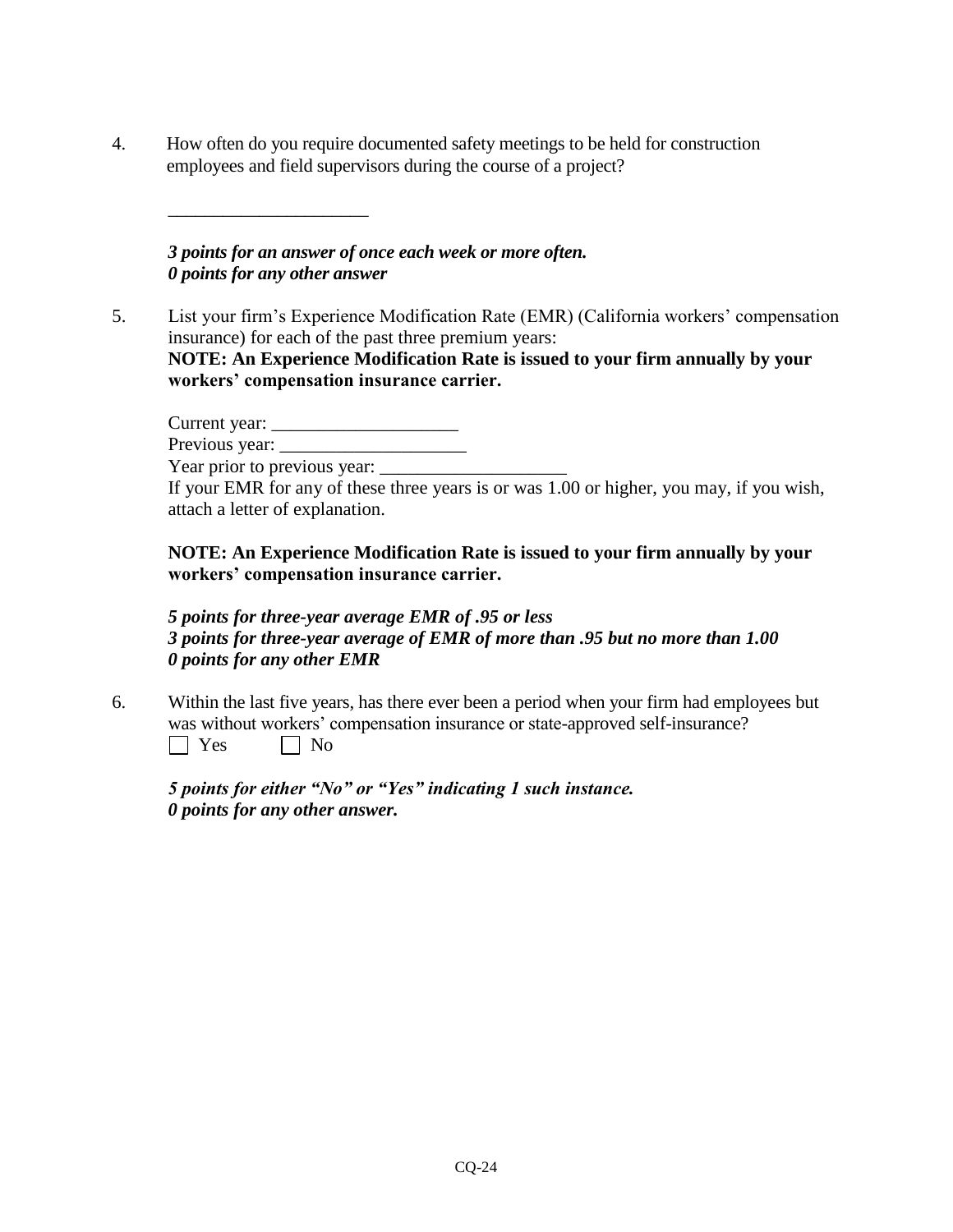7. Has there been more than one occasion during the last five years on which your firm was required to pay either back wages or penalties for your own firm's failure to comply with the **state's** prevailing wage laws?

 $\Box$  Yes  $\Box$  No

**NOTE: This question refers only to your own firm's violation of prevailing wage laws, not to violations of the prevailing wage laws by a subcontractor.** 

*If your firm's average gross revenues for the last three years was less than \$50 million, scoring is as follows:*

*5 points for either "No," or "Yes" indicating either 1 or 2 such instance. 3 points for "Yes" indicating 3 such instances. 0 points for "Yes" and more than 3 such instances.*

*If your firm's average gross revenues for the last three years was more than \$50 million, scoring is as follows:*

*5 points for either "No" or "Yes" indicating no more than 4 such instances. 3 points for "Yes" indicating either 5 or 6 such instances. 0 points for "Yes" and more than 6 such instances.*

8. During the last five years, has there been more than one occasion on which your own firm has been penalized or required to pay back wages for failure to comply with the **federal** Davis-Bacon prevailing wage requirements?

 $\Box$  Yes  $\Box$  No

*If your firm's average gross revenues for the last three years was less than \$50 million, scoring is as follows:*

*5 points for either "No," or "Yes" indicating either 1 or 2 such instance. 3 points for "Yes" indicating 3 such instances. 0 points for "Yes" and more than 3 such instances.*

*If your firm's average gross revenues for the last three years was more than \$50 million, scoring is as follows:*

*5 points for either "No" or "Yes" indicating no more than 4 such instances. 3 points for "Yes" indicating either 5 or 6 such instances. 0 points for "Yes" and more than 6 such instances.*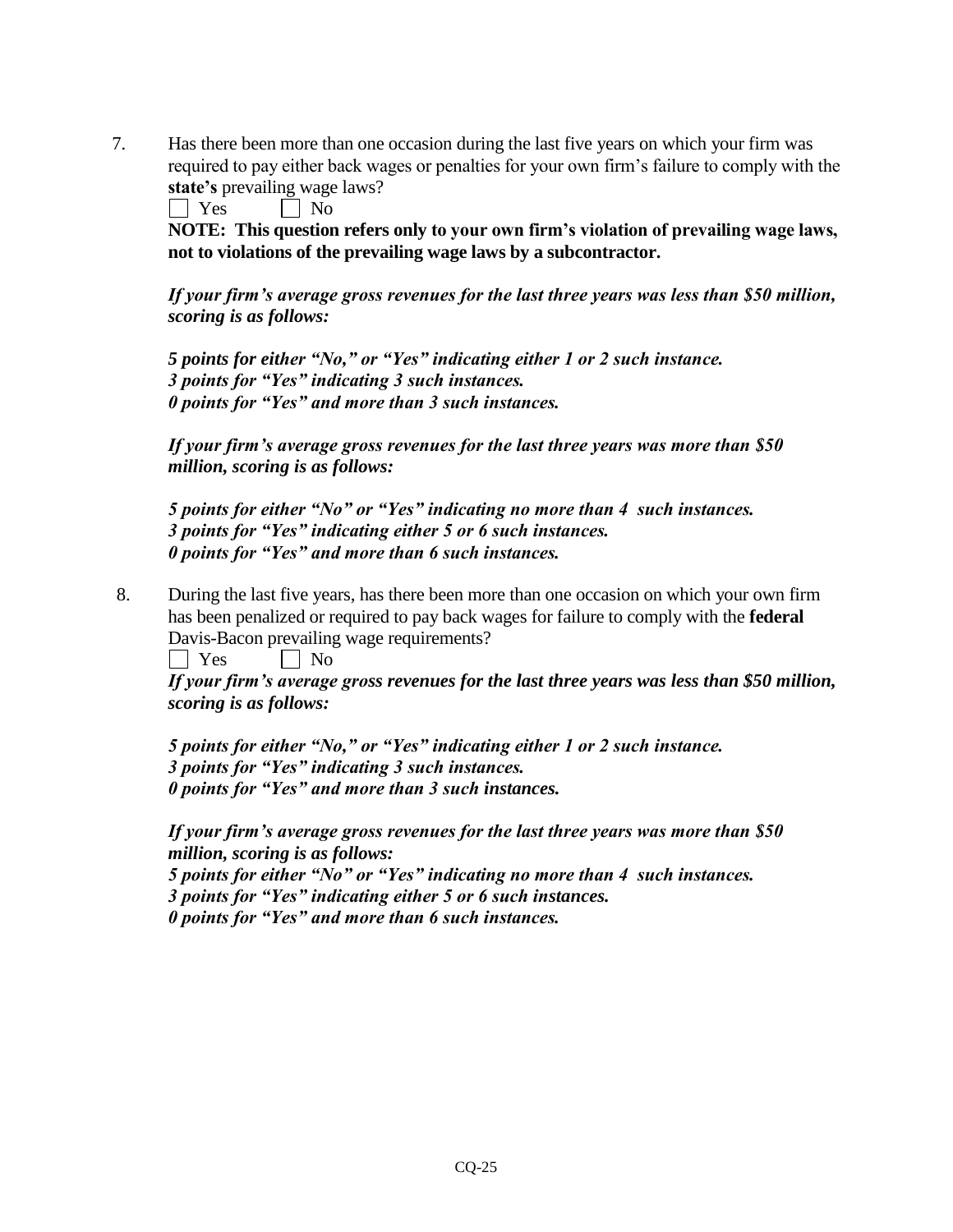9. Provide the **name, address and telephone number** of the apprenticeship program sponsor(s) (approved by the California Division of Apprenticeship Standards) that will provide apprentices to your company for use on any public work project for which you are awarded a contract by *[Public Entity].*

## *5 points if at least one approved apprenticeship program is listed. 0 points for any other answer.*

\_\_\_\_\_\_\_\_\_\_\_\_\_\_\_\_\_\_\_\_\_\_\_\_\_\_\_\_\_\_\_\_\_\_\_\_\_\_\_\_\_\_\_\_\_\_\_\_\_\_\_\_\_

\_\_\_\_\_\_\_\_\_\_\_\_\_\_\_\_\_\_\_\_\_\_\_\_\_\_\_\_\_\_\_\_\_\_\_\_\_\_\_\_\_\_\_\_\_\_\_\_\_\_\_\_\_

- 10. If your firm operates its own State-approved apprenticeship program:
	- (a) Identify the craft or crafts in which your firm provided apprenticeship training in the past year.
	- (b) State the year in which each such apprenticeship program was approved, and attach evidence of the most recent California Apprenticeship Council approval(s) of your apprenticeship program(s).
	- (c) State the number of individuals who were employed by your firm as apprentices at any time during the past three years in each apprenticeship and the number of persons who, during the past three years, completed apprenticeships in each craft while employed by your firm.

## *5 points if one or more persons completed an approved apprenticeship while employed by your firm.*

## *0 points if no persons completed an approved apprenticeship while employer by your firm.*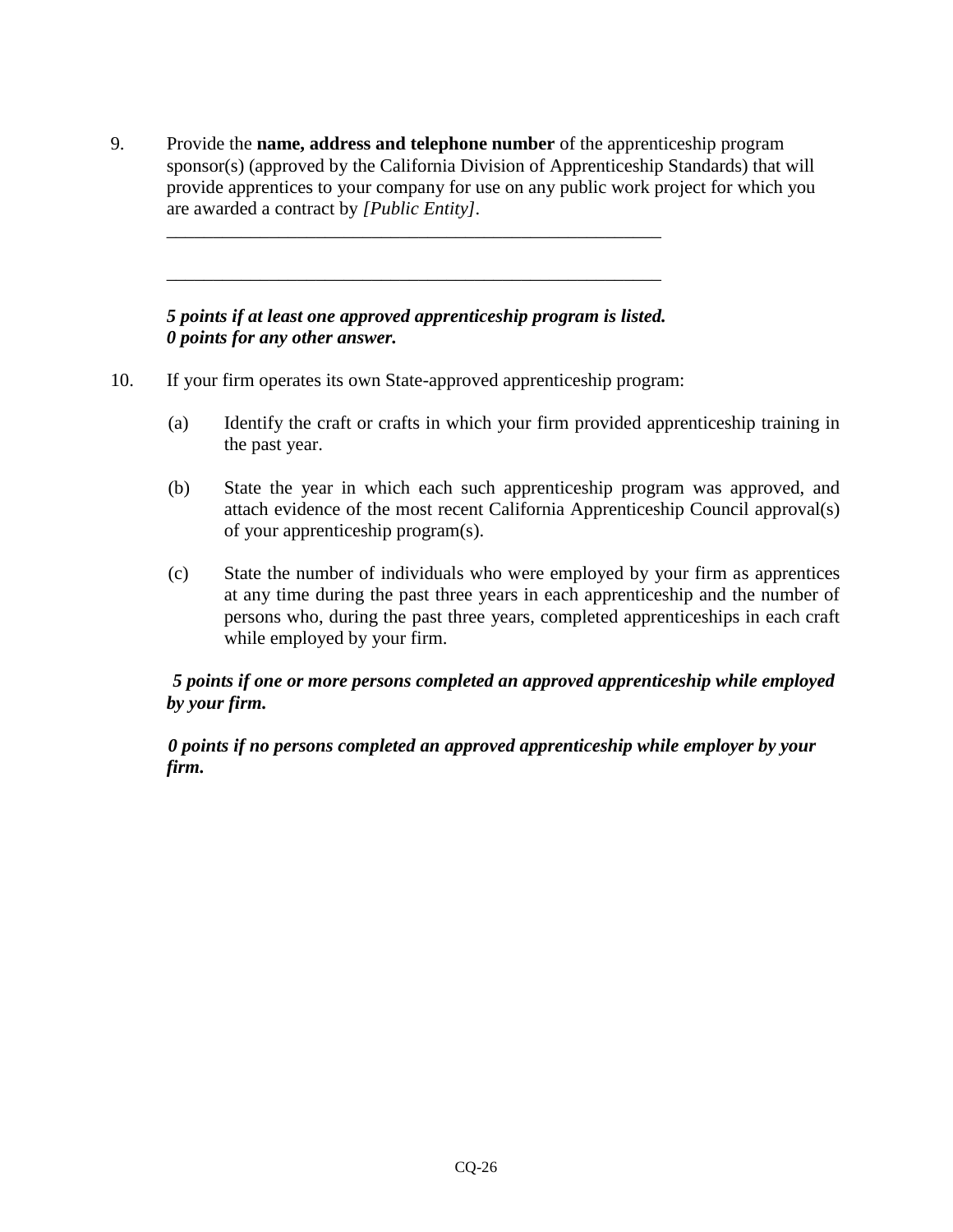11. At any time during the last five years, has your firm been found to have violated any provision of California apprenticeship laws or regulations, or the laws pertaining to use of apprentices on public works?

**NOTE: You may omit reference to any incident that occurred prior to January 1, 1998 if the violation was by a subcontractor and your firm, as general contractor on a project, had no knowledge of the subcontractor's violation at the time they occurred.** 

 $\Box$  Yes  $\Box$  No.

If yes, provide the date(s) of such findings, and attach copies of the Department's final decision(s).

*If your firm's average gross revenues for the last three years was less than \$50 million, scoring is as follows:*

*5 points for either "No," or "Yes" indicating either 1 or 2 such instance. 3 points for "Yes" indicating 3 such instances. 0 points for "Yes" and more than 3 such instances.*

*If your firm's average gross revenues for the last three years was more than \$50 million, scoring is as follows:*

*5 points for either "No" or "Yes" indicating no more than 4 such instances. 3 points for "Yes" indicating either 5 or 6 such instances. 0 points for "Yes" and more than 6 such instances.*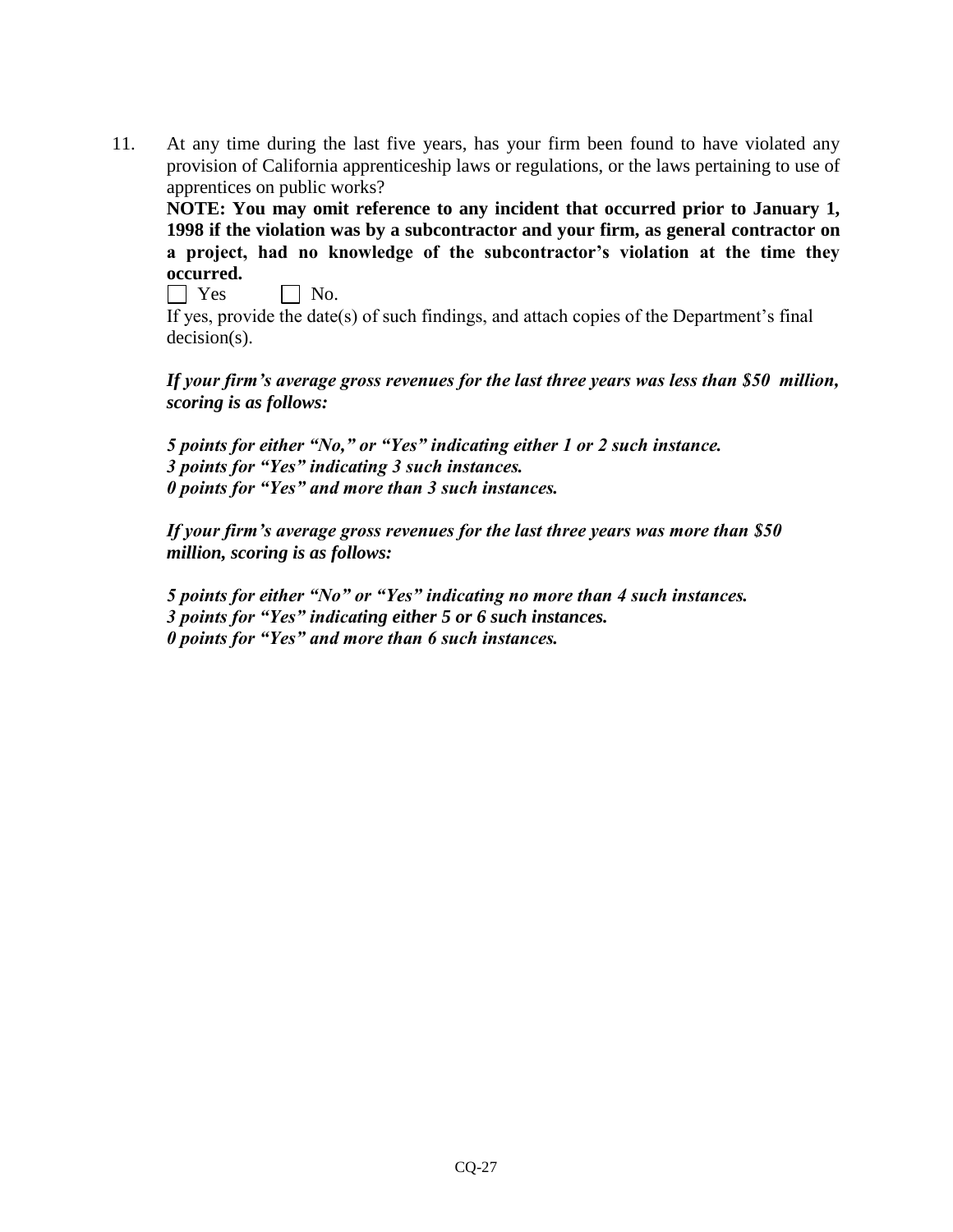#### **Questions concerning recent construction projects completed:**

(one question, plus 11 interview questions)

The following question to be scored only where a public agency is undertaking a prequalification procedure valid for a single project only.

1. Contractor shall provide information about its six most recently completed public works projects and its three largest completed private projects within the last three years.<sup>6</sup> Names and references must be current and verifiable. Use separate sheets of paper that contain all of the following information:

| Project Name: |                                                |
|---------------|------------------------------------------------|
| Location:     |                                                |
| Owner:        |                                                |
|               | Owner Contact (name and current phone number): |
|               |                                                |

Architect or Engineer:\_\_\_\_\_\_\_\_\_\_\_\_\_\_\_\_\_\_\_\_\_\_\_\_\_\_\_\_\_\_\_\_\_\_\_\_\_\_\_\_

 $\overline{a}$ 

Architect or Engineer Contact (name and current phone number):

Construction Manager (name and current phone number):

Description of Project, Scope of Work Performed:

Total Value of Construction (including change orders):

Original Scheduled Completion Date:

Time Extensions Granted (number of days):

Actual Date of Completion:

**\* \* \* \* \***

 $6$  If you wish, you may, using the same format, also provide information about other projects that you have completed that are similar to the project(s) for which you expect to bid.